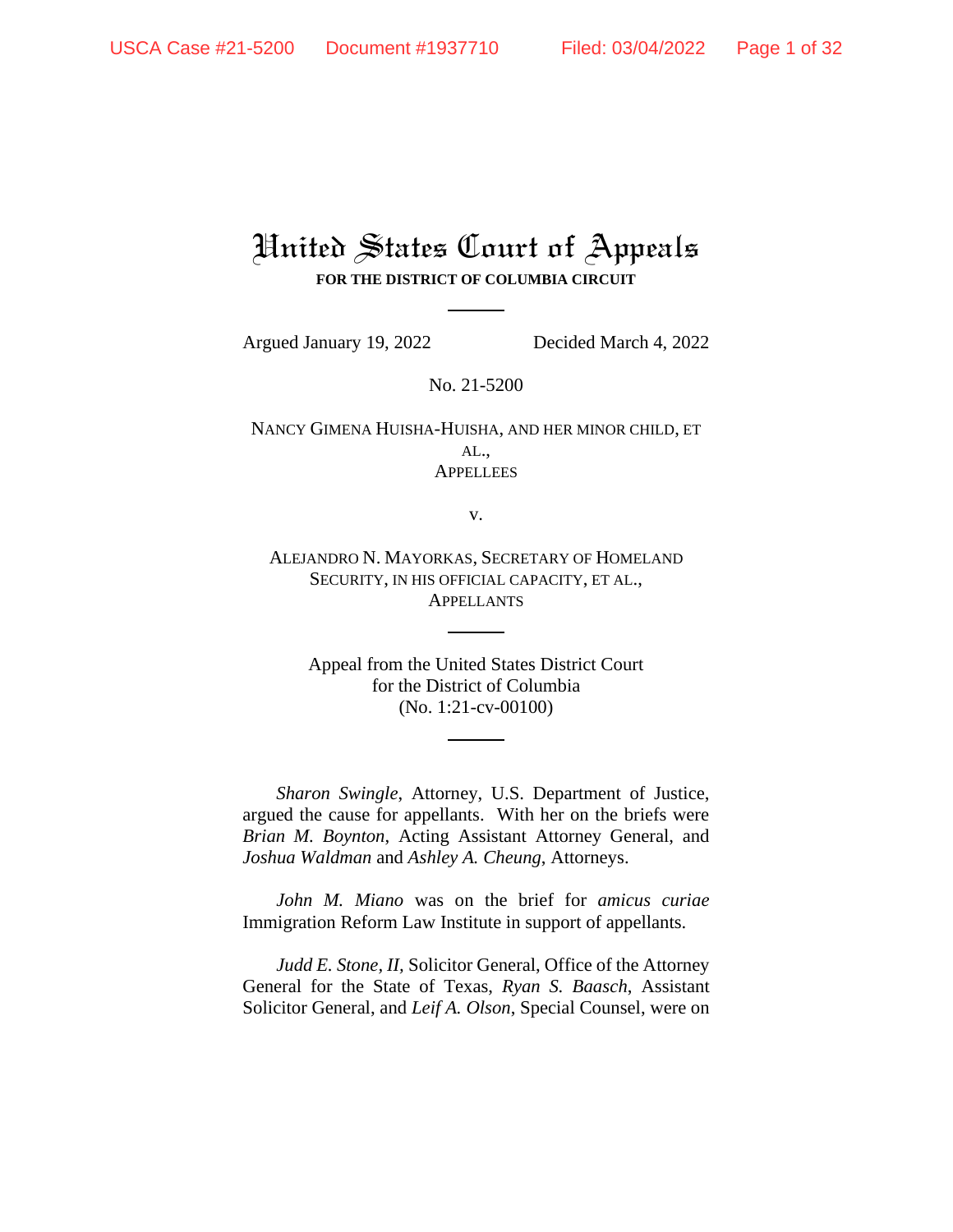the brief for *amicus curiae* The State of Texas in support of appellants.

*Lee Gelernt* argued the cause for appellees. With him on the brief were *Stephen B. Kang, Cody Wofsy, Omar Jadwat, David Chen, Blaine Bookey, Karen Musalo, Robert Silverman, Scott Michelman, Arthur B. Spitzer,* and *Tamara F. Goodlette.* 

*Noah A. Levine* and *Daniel S. Volchok* were on the brief for *amici curiae* Scholars of Refugee and Immigration Law in support of appellees.

*Ilya Shapiro* and *Ilya Somin* were on the brief for *amicus curiae* The Cato Institute in support of appellees.

*Kathryn Austin, Geroline A. Castillo, Mariko Hirose,* and *Deepa Alagesan* were on the brief for *amicus curiae* The International Refugee Assistance Project, Inc. in support of appellees.

*Raymond P. Tolentino* and *Mahrah M. Taufique* were on the brief for *amici curiae* Historians in support of appellees.

*Dimitri D. Portnoi* was on the brief for *amici curiae* 14 Legal Service and Advocacy Organizations in support of appellees.

*Vincent Levy* was on the brief for *amicus curiae* United Nations High Commissioner for Refugees in support of appellees.

*Kathleen R. Hartnett* and *Julie Veroff* were on the brief for *amici curiae* HIAS, et al. in support of appellees.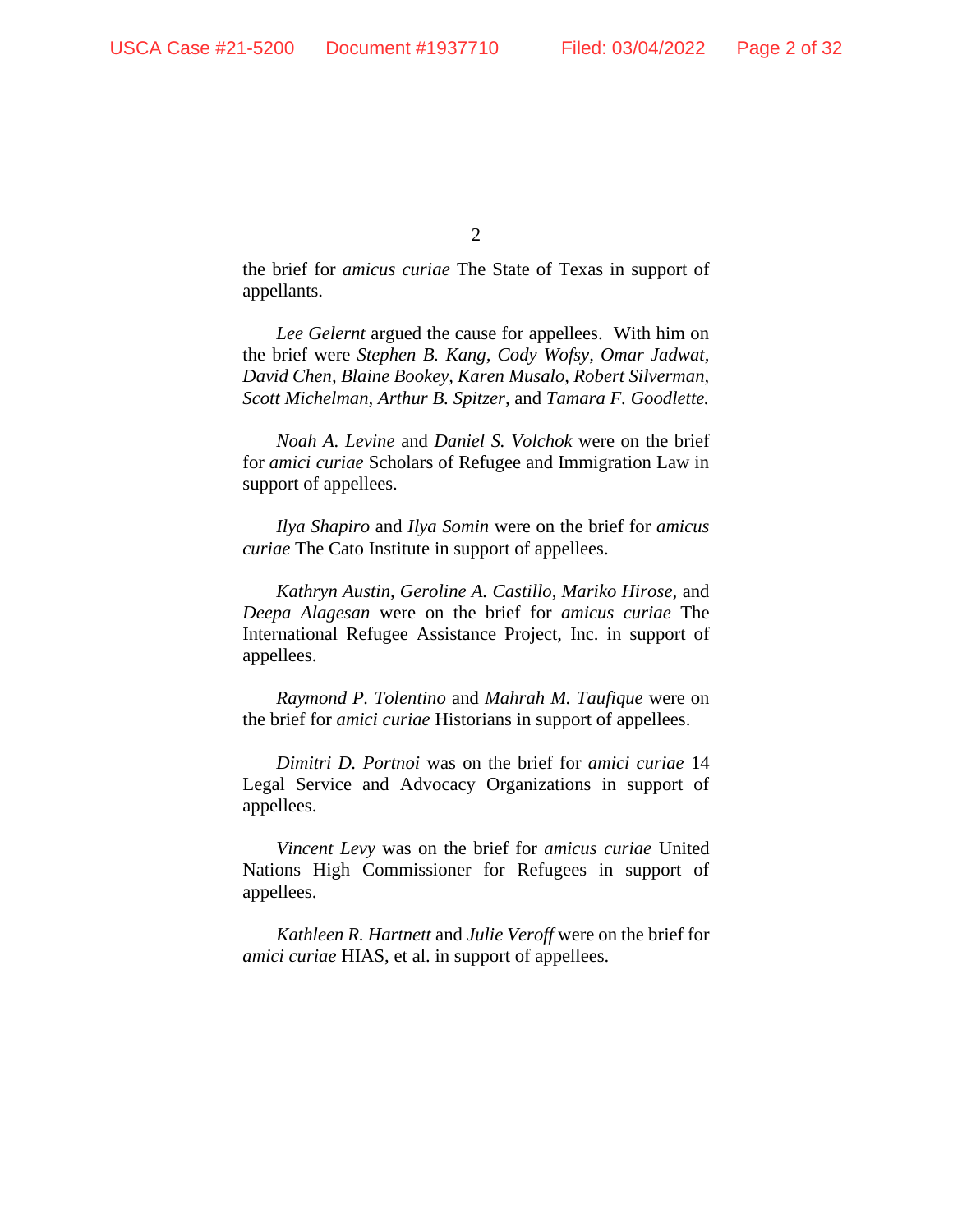*Charles Tucker, Jr.* was on the brief for *amici curiae* The National Haitian American Elected Officials Network, et al. in support of appellees.

Before: SRINIVASAN, *Chief Judge*, WILKINS and WALKER, *Circuit Judges*.

Opinion for the Court filed by *Circuit Judge* WALKER.

WALKER, *Circuit Judge*:

In a public-health emergency, 42 U.S.C. § 265 authorizes the Executive Branch to "prohibit, in whole or in part, the introduction of persons and property from such countries or places as he shall designate."

The Executive has exercised that power during the COVID-19 pandemic. It has issued a series of orders prohibiting "covered aliens" from entering the United States by land from Mexico or Canada. Those covered aliens, as a general matter, lack valid travel documents. The orders subject them to immediate expulsion from the United States.

The Plaintiffs are a group of covered aliens. They argue that expulsions under § 265 are illegal. We disagree, at least at this stage of the case. We find it likely that aliens covered by a valid § 265 order have no right to be in the United States, and the Executive can immediately expel them.

But § 265 does not tell the Executive *where* to expel aliens. Another statute does that. Section 1231 of Title 8 lists several possible destinations. 8 U.S.C. § 1231(b)(1)-(b)(2). It adds that the Executive cannot remove aliens to a country where their "life or freedom would be threatened" on account of their "race, religion, nationality, membership in a particular social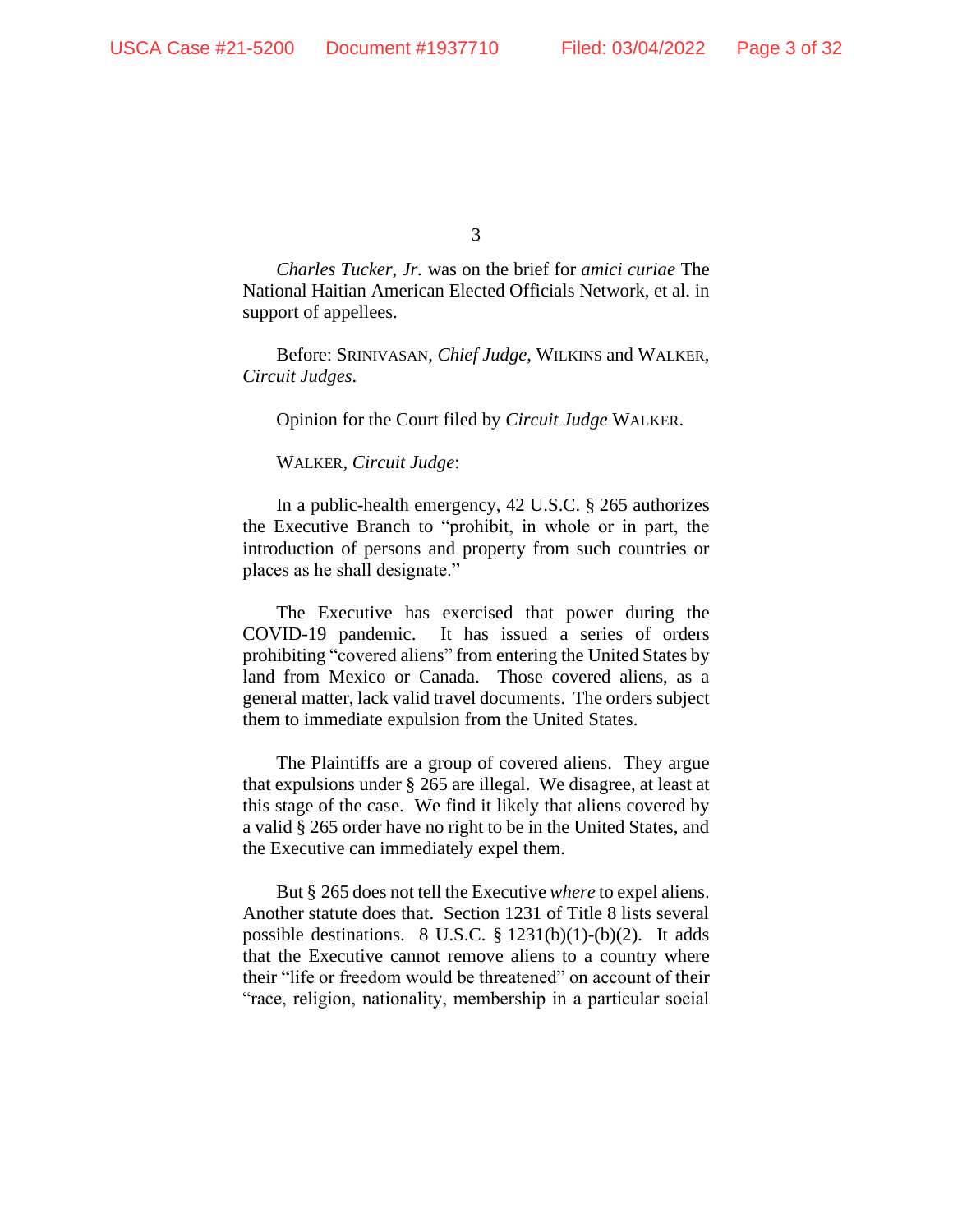group, or political opinion." *Id.* § 1231(b)(3)(A). And it prohibits the Executive from expelling aliens to a country where they will likely be tortured. *Id.* § 1231 note ("United States Policy With Respect to Involuntary Return of Persons in Danger of Subjection to Torture"); *see also* 8 C.F.R. § 208.16(c); 28 C.F.R. § 200.1.

Before proceeding, we must make clear two things about § 1231. First, it does not give aliens a path to asylum or other legal status in the United States. For aliens covered by a valid § 265 order, the Executive has eliminated that path, and § 1231 does not restore it. Second, § 1231 does not stop the Executive from detaining aliens, within constitutional limits, until they can be expelled to an appropriate country. 8 U.S.C. § 1231 note ("Nothing in this section shall be construed as limiting the authority of the Attorney General to detain any person under any provision of law"); *see also Zadvydas v. Davis*, 533 U.S. 678, 690 (2001) (discussing constitutional limits).

So in short, the Executive can expel the Plaintiffs from the country. But it cannot expel them to places where they will be persecuted or tortured.

To explain why — and why the Plaintiffs are entitled to a preliminary injunction narrower than the one they want — our opinion includes five parts:

- We begin with a brief history of the nation's immigration laws (Part I).
- Next we describe the Executive's original § 265 order from March 2020, its subsequent § 265 orders, and the Plaintiffs' legal challenge to those orders (Part II).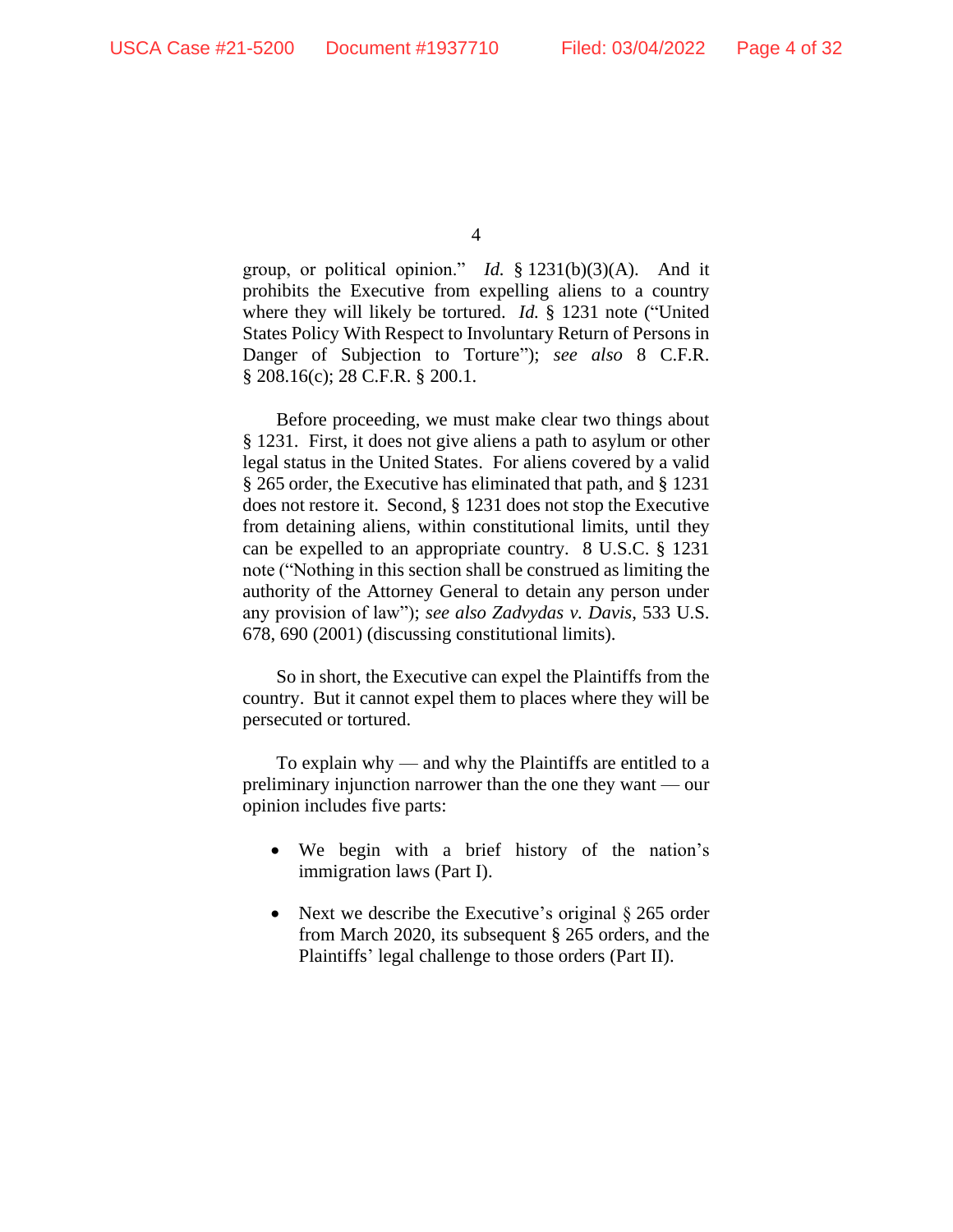- We then turn to the Plaintiffs' likelihood of success on the merits and reject their arguments that § 265 covers only transportation providers such as common carriers; that the Executive has no power to expel aliens for violating a valid § 265 order; and that they are entitled to apply for asylum (Part III).
- After that, we explain why the Plaintiffs are likely to succeed on the merits of their narrow argument that under § 1231 the Executive cannot expel them to places where they face persecution or torture (Part IV).
- Finally, we conclude the District Court did not abuse its discretion in finding that the equities require a preliminary injunction to stop the Executive from expelling the Plaintiffs to places where they will be persecuted or tortured (Part V).

# I

# A

"The executive Power" of the United States is vested in the President. U.S. Constitution art. II, § 1, cl. 1. Inherent in that executive power is the President's "vast share of responsibility for the conduct of our foreign relations." *American Insurance Association v. Garamendi*, 539 U.S. 396, 414 (2003) (quoting *Youngstown Sheet & Tube Co. v. Sawyer*, 343 U.S. 579, 610- 11 (1952) (Frankfurter, J., concurring)). And that "inherent executive power" to govern foreign relations includes considerable authority over immigration. *U.S. ex rel. Knauff v. Shaughnessy*, 338 U.S. 537, 542 (1950).

Congress too has "broad power over naturalization and immigration." *Demore v. Kim*, 538 U.S. 510, 521 (2003)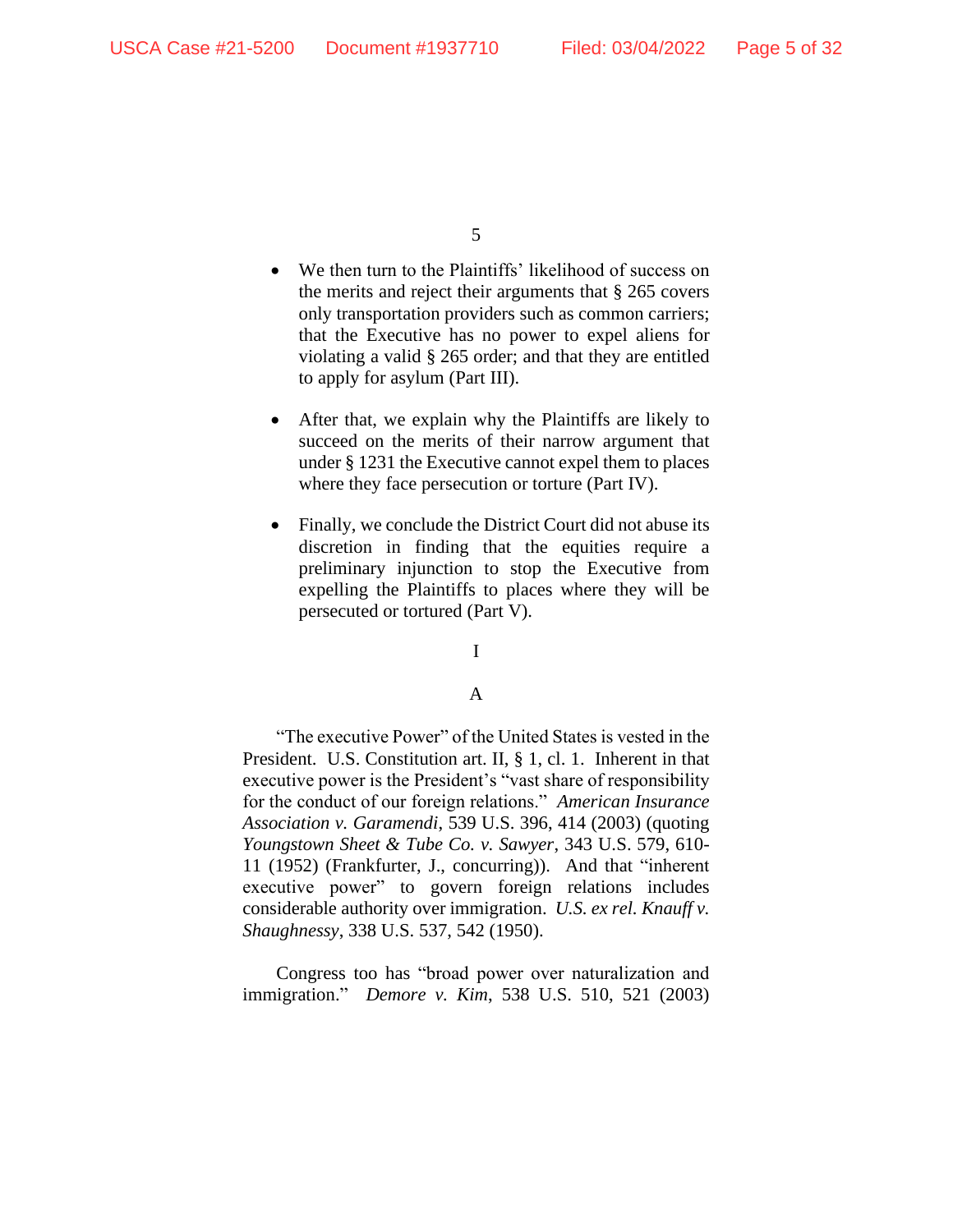(quoting *Mathews v. Diaz*, 426 U.S. 67, 79-80 (1976)). To give just one example that will be important to our later analysis, Congress has prohibited the Executive from removing aliens to countries where they will be persecuted. 8 U.S.C.  $$ 1231(b)(3)(A).$ 

Although Congress has sometimes limited executive discretion in such ways, at other times it has granted the Executive express powers over immigration. As early as 1798, Congress provided that the Executive could expel certain aliens. An Act Concerning Aliens, § 1, 1 Stat. 570, 570-71 (1798); *see also Session v. Dimaya*, 138 S. Ct. 1204, 1229-30 (2018) (Gorsuch, J., concurring in part and concurring in the judgment) (the power was controversial, went unused, and expired in 1800).

Congress intervened again in the last quarter of the nineteenth century. *See Kleindienst v. Mandel*, 408 U.S. 753, 761 (1972). It authorized the Executive to exclude aliens with "a loathsome or a dangerous contagious disease." Act of March 3, 1891, ch. 551, § 1, 26 Stat. 1084, 1084. It also provided that any alien who entered the country in violation of the Executive's prohibitions "may be returned" within one year of unlawfully entering the United States. *Id.* § 11, 26 Stat. at 1086. And it continued to grant the Executive such authority for years to come. Act of February 5, 1917, ch. 29, § 18, 39 Stat. 874, 887 ("all aliens brought to this country in violation of law shall be immediately sent back").

In 1893, Congress passed the precursor to the statute at issue in this case. Act of Feb. 15, 1893, ch. 114, § 7, 27 Stat. 449, 452. That year, cholera was overrunning much of the world. *See Cholera Through History*, Britannica, https://www .britannica.com/science/cholera/Cholera-through-history (last visited Feb. 17, 2022). In response, Congress authorized the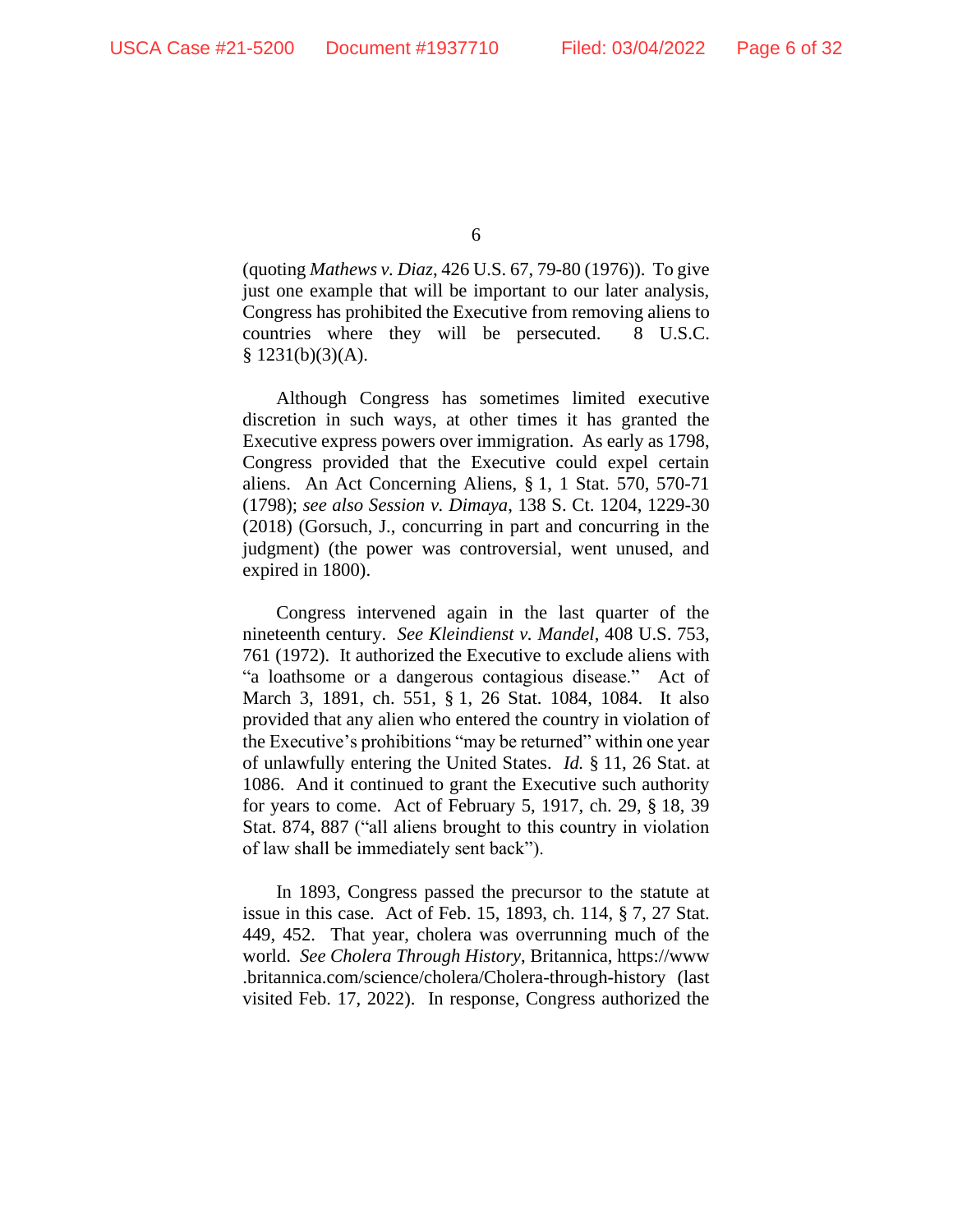Executive to determine that individuals from certain countries should be excluded from the United States during public-health emergencies.

Despite the cholera pandemic, the Executive did not issue a prohibition under that law until 1929. In response to a meningitis outbreak that year, the Executive declared that the "continued arrival of vessels" carrying meningitis-infected passengers had "overtaxed the combined available quarantine facilities of federal and local health authorities." Exec. Order No. 5143 (June 21, 1929), App. 201. It therefore ordered that "no persons may be introduced directly or indirectly by transshipment or otherwise into the United States" from China or the Philippines "for such period of time as may be deemed necessary." *Id.*

Fifteen years later, the 1893 statute was recodified at 42 U.S.C. § 265, given a new title, and slightly edited. It now reads in full:

> Suspension of entries and imports from designated places to prevent spread of communicable diseases

> Whenever the Surgeon General determines that by reason of the existence of any communicable disease in a foreign country there is serious danger of the introduction of such disease into the United States, and that this danger is so increased by the introduction of persons or property from such country that a suspension of the right to introduce such persons and property is required in the interest of the public health, **the Surgeon General**, in accordance with regulations approved by the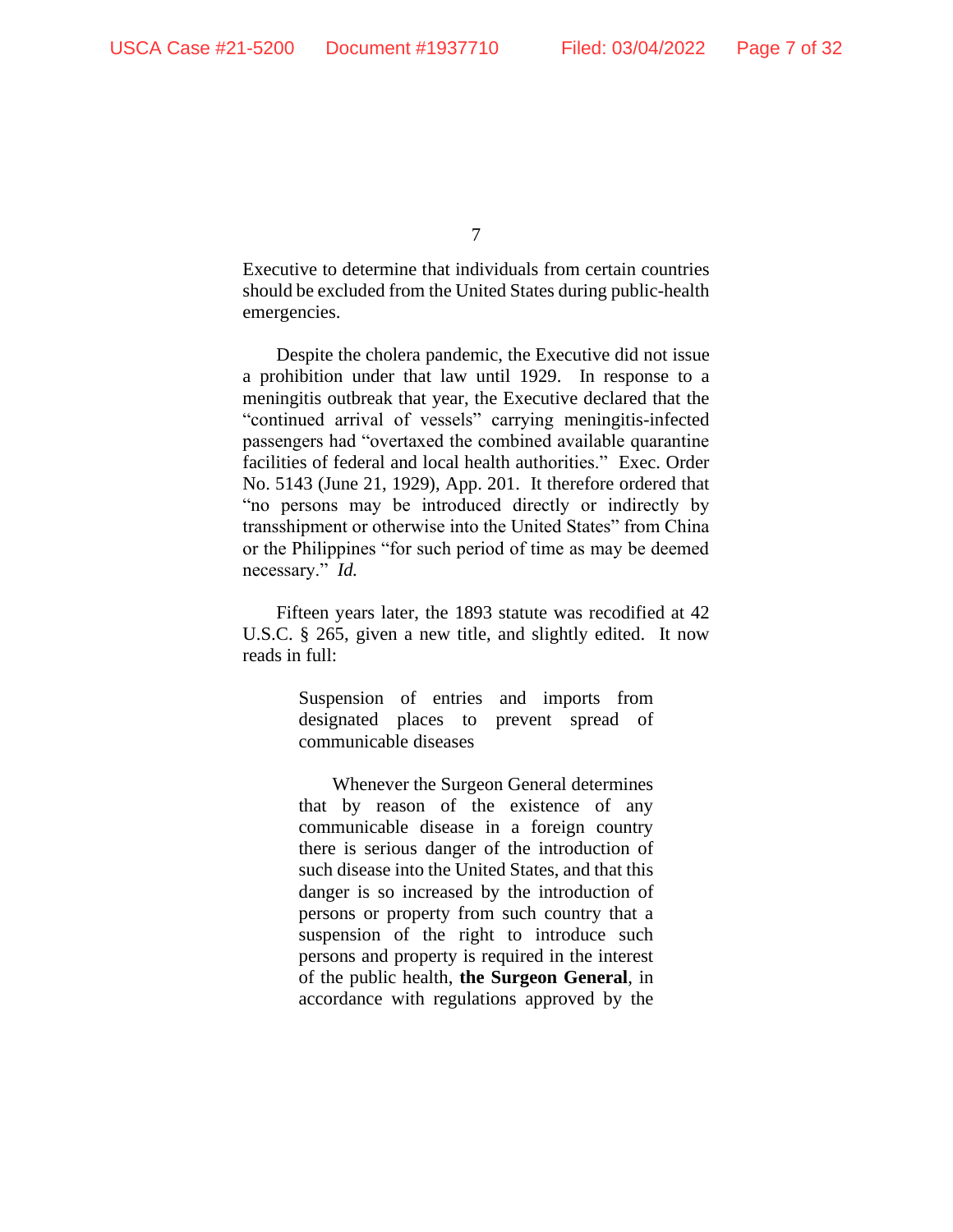President, **shall have the power to prohibit, in whole or in part, the introduction of persons and property from such countries or places as he shall designate** in order to avert such danger, and for such period of time as he may deem necessary for such purpose.

42 U.S.C. § 265 (emphases added).

In 1966, acting pursuant to the Reorganization Act of 1949, President Johnson transferred the Surgeon General's authority to what is now the Department of Health and Human Services. 31 Fed. Reg. 8855 (June 25, 1966). Today, the Centers for Disease Control and Prevention, which is part of HHS, exercises the authority that § 265 gave the Surgeon General. 85 Fed. Reg. 16,559, 16,560, 16,563 (Mar. 24, 2020).

B

Between 1929 and 2020, as § 265 lay dormant, Congress remade immigration law.

In 1952, Congress passed and President Truman signed the Immigration and Nationality Act. Like earlier laws, it expressly authorizes the Executive to deport various classes of aliens. They include aliens present in violation of the law:

> **Any alien who is present** in the United States **in violation of** this chapter or **any** other **law** of the United States, or whose nonimmigrant visa (or other documentation authorizing admission into the United States as a nonimmigrant) has been revoked under section 1201(i) of this title, **is deportable**.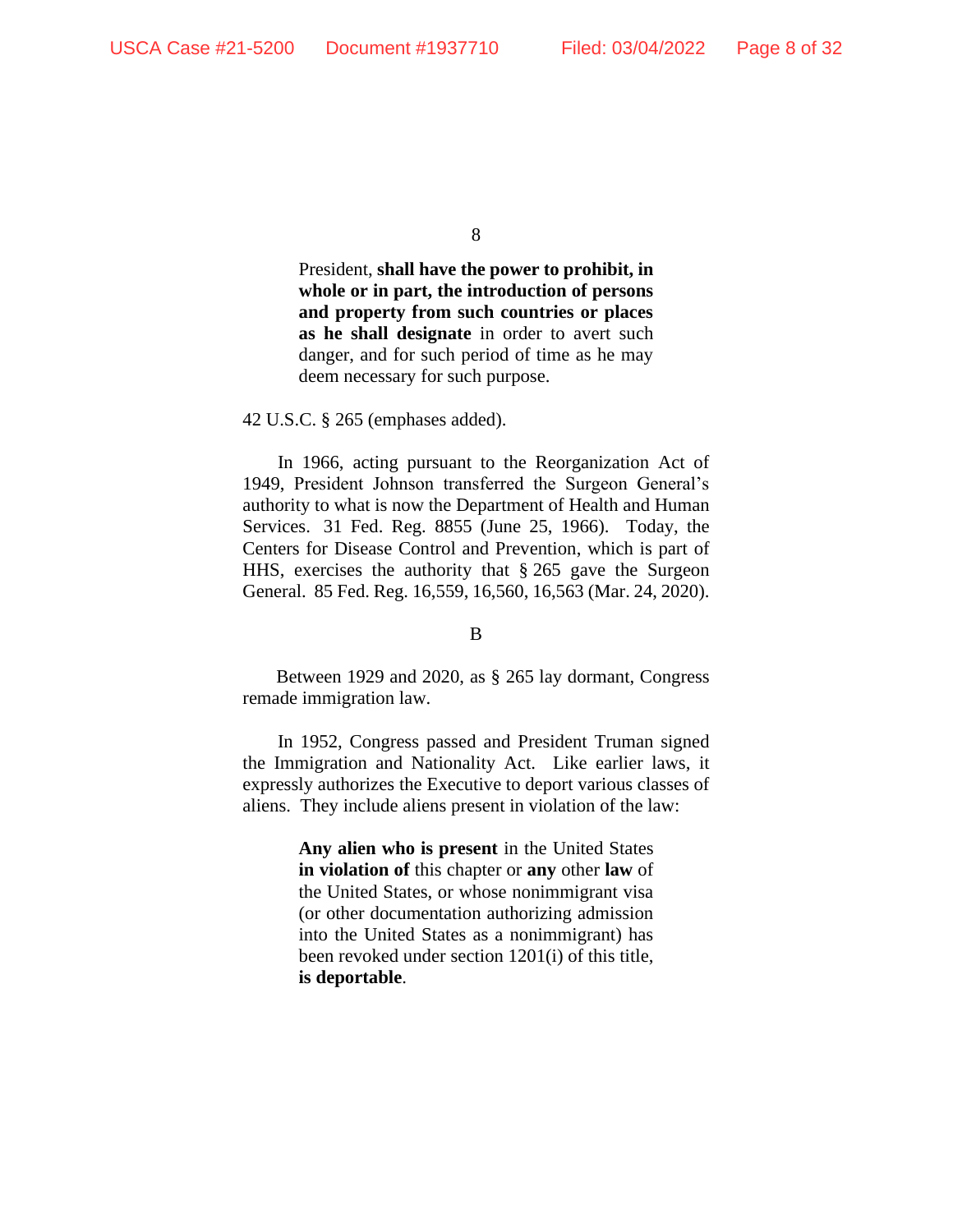### 8 U.S.C. § 1227(a)(1)(B) (emphases added).

However, the Immigration and Nationality Act (as amended since 1952) provides aliens with procedural and substantive rights to resist expulsion. Their procedural rights include the opportunity to contest removal before an immigration judge and then to appeal that immigration judge's decision to the Board of Immigration Appeals and a federal court of appeals. *Id.* §§ 1229a, 1252(b); 8 C.F.R. § 1240.15. And their substantive rights include three types of relief relevant to this case: asylum, withholding of removal, and protections under the Convention Against Torture.

"Asylum" relief is a discretionary protection that the Attorney General "may grant" to aliens who meet the statutory definition of "refugee" because of their "well-founded fear of persecution on account of race, religion, nationality, membership in a particular social group, or political opinion" in their home country.  $8 \text{ U.S.C. }$   $\S\S 1158(b)(1)(\text{A}),$  $1101(a)(42)$ . "Any alien who is physically present in the United States . . . irrespective of such alien's status . . . may apply for asylum" within one year of arriving in the United States. *Id.* § 1158(a)(1), (a)(2)(B). And a refugee who receives asylum may lawfully live and work here. *Id.* § 1158(c).

"Withholding of removal" relief protects aliens from removal to a particular country if it is likely that their "life or freedom would be threatened" based on a protected category such as race or religion. *Id.* § 1231(b)(3)(A).

"Convention Against Torture" relief protects aliens from removal to countries where they face a likelihood of torture. *Id.* § 1231 note ("United States Policy With Respect to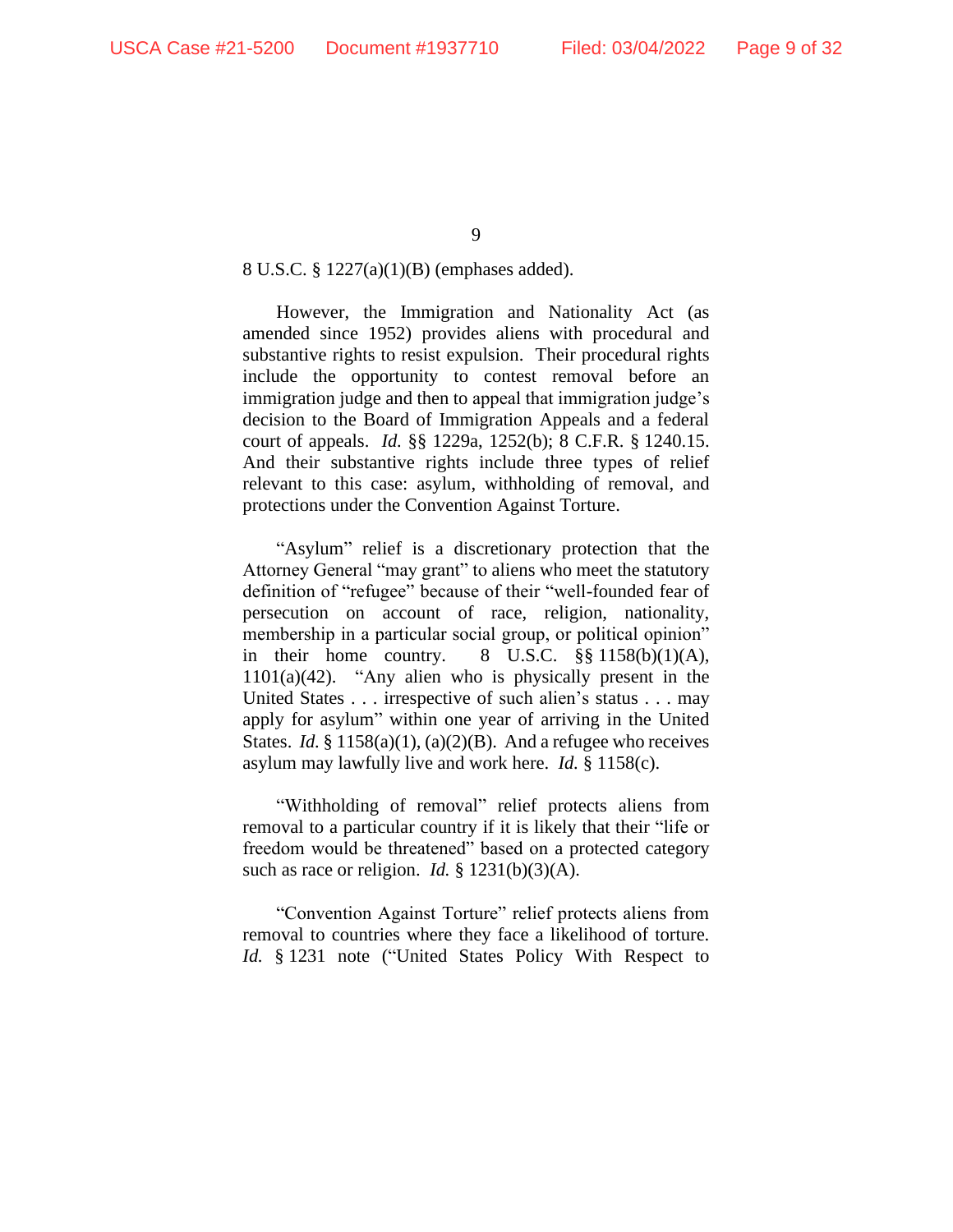Involuntary Return of Persons in Danger of Subjection to Torture"); 8 C.F.R. § 208.16(c); 28 C.F.R. § 200.1.<sup>1</sup>

Both "withholding of removal" and "Convention Against Torture" relief are codified in 8 U.S.C. § 1231, and those two types of § 1231 relief differ from asylum relief in important ways. First, they do not entitle aliens to any legal status in the United States. *See INS v. Cardoza-Fonseca*, 480 U.S. 421, 428 n.6 (1987); *Nasrallah v. Barr*, 140 S. Ct. 1683, 1687 (2020). Second, they are mandatory: The Executive must provide them to aliens who qualify for them. *See I.N.S. v. Aguirre-Aguirre*, 526 U.S. 415, 419 (1999) ("withholding [of removal] is mandatory if an alien establishes that it is more likely than not that he would be subject to persecution on one of the specified grounds" (cleaned up)); *Nasrallah*, 140 S. Ct. at 1687 ("If the noncitizen demonstrates that he likely would be tortured if removed to the designated country of removal, then he is entitled to [Convention Against Torture] relief and may not be removed to that country (although he still may be removed to other countries)."). 2

<sup>&</sup>lt;sup>1</sup> Certain well-defined classes of aliens are ineligible to seek withholding of removal and some forms of relief under the Convention Against Torture. For example, withholding of removal does not apply to aliens who have themselves persecuted others or who may pose "a danger to the security of the United States." 8 U.S.C. § 1231(b)(3)(B); *id.* § 1231 note ("Exclusion of Certain Aliens"); 8 C.F.R. § 1208.16(d).

<sup>2</sup> Because the Immigration and Nationality Act's protections slowed down removal proceedings, in 1996 Congress created "expedited" removal procedures in which the Executive removes aliens without giving them a hearing. 8 U.S.C. § 1225; *see also DHS v. Thuraissigiam*, 140 S. Ct. 1959, 1964-65 (2020). But even as Congress accelerated the removal process for many aliens, it excluded from those expedited proceedings aliens with credible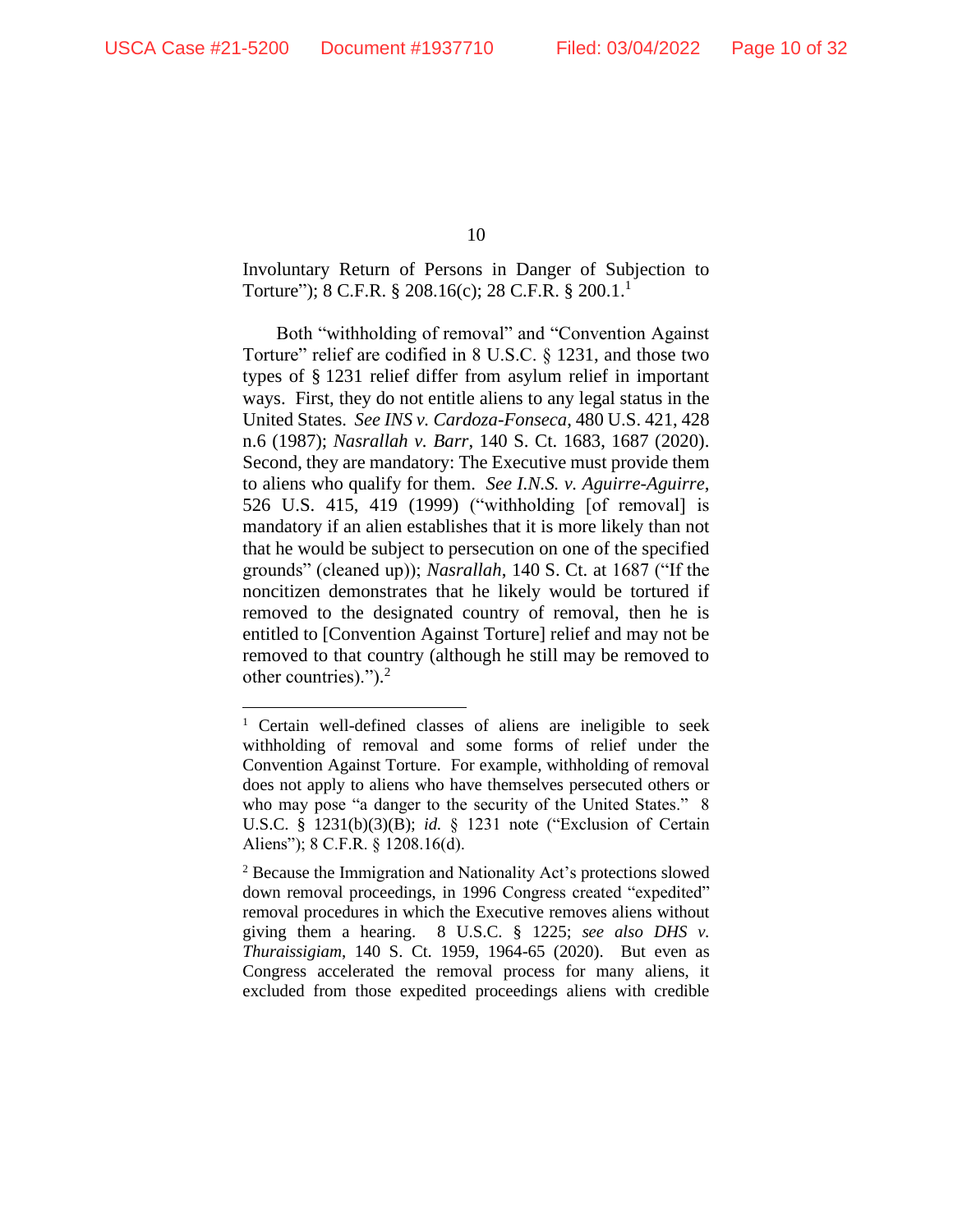\* \* \*

In sum, pursuant to statutes:

- (1) The Executive can render illegal the presence of aliens who pose a public-health risk during a public-health emergency. 42 U.S.C. § 265.
- (2) The Executive can expel those aliens. 42 U.S.C.  $$ 1227(a)(1)(B).$
- (3) The Executive cannot expel those aliens to places where they will be persecuted or tortured. 8 U.S.C  $§ 1231(b)(3)(A) \&$  note.

#### II

#### A

When 2020 began, many people had not yet heard of COVID-19. But by the end of March, much of the nation was locked down. The rest of that year was defined by uncertainty, a changing disease, limited knowledge even within the medical community, and the need for immediate private and public action.

Section 265 of Title 42 was part of the Executive's early response. In March 2020, HHS issued an interim final rule to implement § 265 and "enable the CDC Director to suspend the introduction of persons into the United States." 85 Fed. Reg. 16,559, 16,563 (Mar. 24, 2020). This interim rule defined the

asylum claims or credible fears of persecution in their home countries. *Thuraissigiam*, 140 S. Ct. at 1965.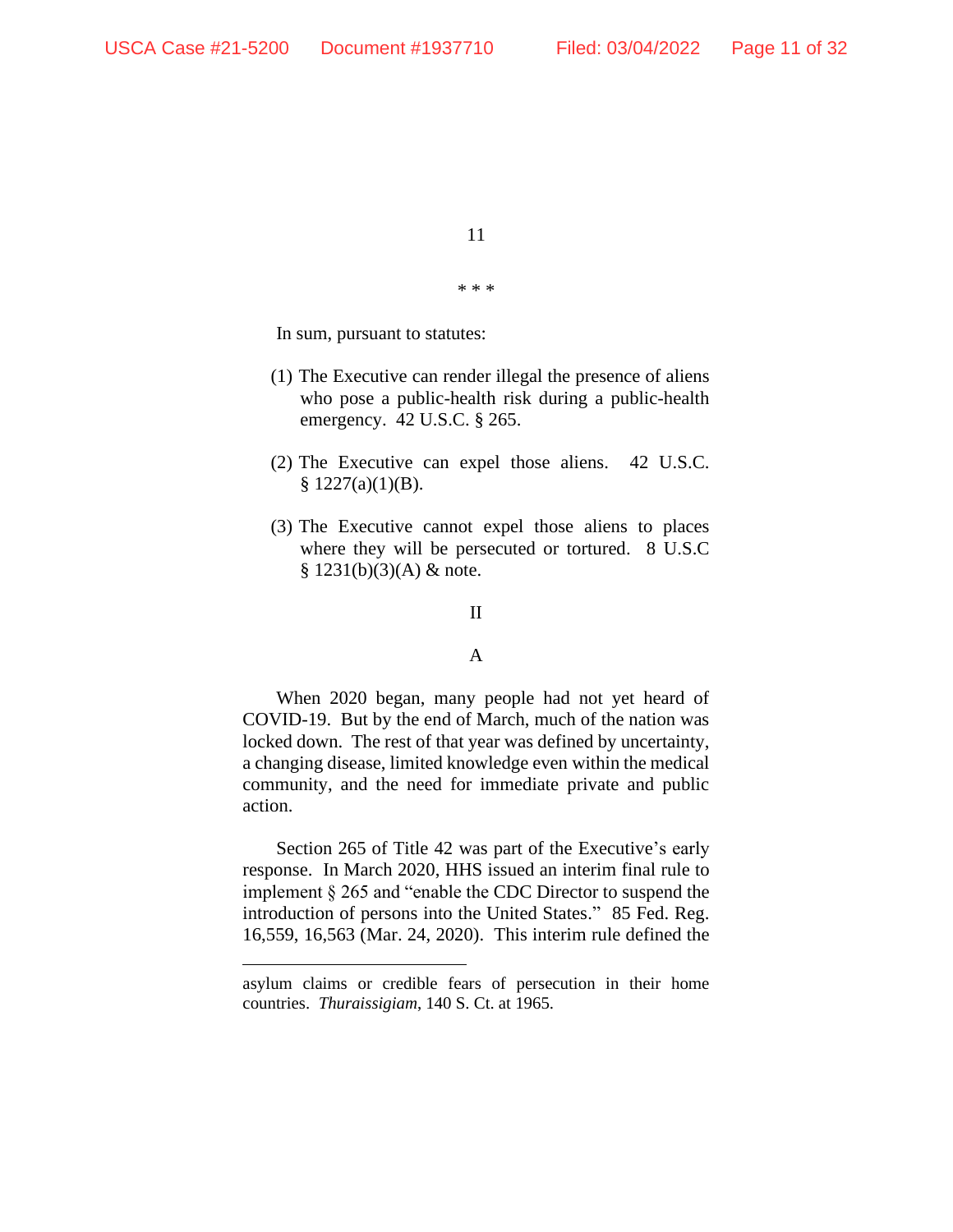"introduction into the United States of persons from a foreign country" as "the movement of a person from a foreign country . . . so as to bring the person into contact with persons in the United States. . . in a manner that the Director determines to present a risk of transmission of a communicable disease." *Id.* at 16,566. That definition covered "those who have physically crossed a border of the United States and are in the process of moving into the interior in a manner the Director determines to present a risk of transmission of a communicable disease." *Id.* at 16,563.

Two days later, the CDC applied that interim final rule and issued an order banning certain "covered aliens" from entering the United States from Canada or Mexico. 85 Fed. Reg. 17,060, 17,061 (Mar. 26, 2020). "Covered aliens" are aliens "who are traveling from Canada or Mexico (regardless of their country of origin), and who must be held longer in congregate settings in [Ports of Entry] or Border Patrol stations to facilitate immigration processing." *Id.* As a general matter, that means aliens who "lack valid travel documents." *Id.*

In September 2020, HHS and the CDC issued a final rule implementing § 265. 85 Fed. Reg. 56,424 (Sept. 11, 2020). It reiterated the interim final rule and noted that § 265 refers to "a suspension of the right to introduce such persons and property." *Id.* at 56,442. It asserted that this "suspension" clause in § 265 grants the CDC the "authority to temporarily suspend the effect of any law, rule, decree, or order by which a person would otherwise have the right to be introduced or seek introduction into the U.S." *Id.* at 56,426.

Since then, the CDC has continued to reissue its § 265 order. The only substantial change came in February 2021, when the CDC excluded unaccompanied minors from the definition of "covered aliens" following the decision in *P.J.E.S.*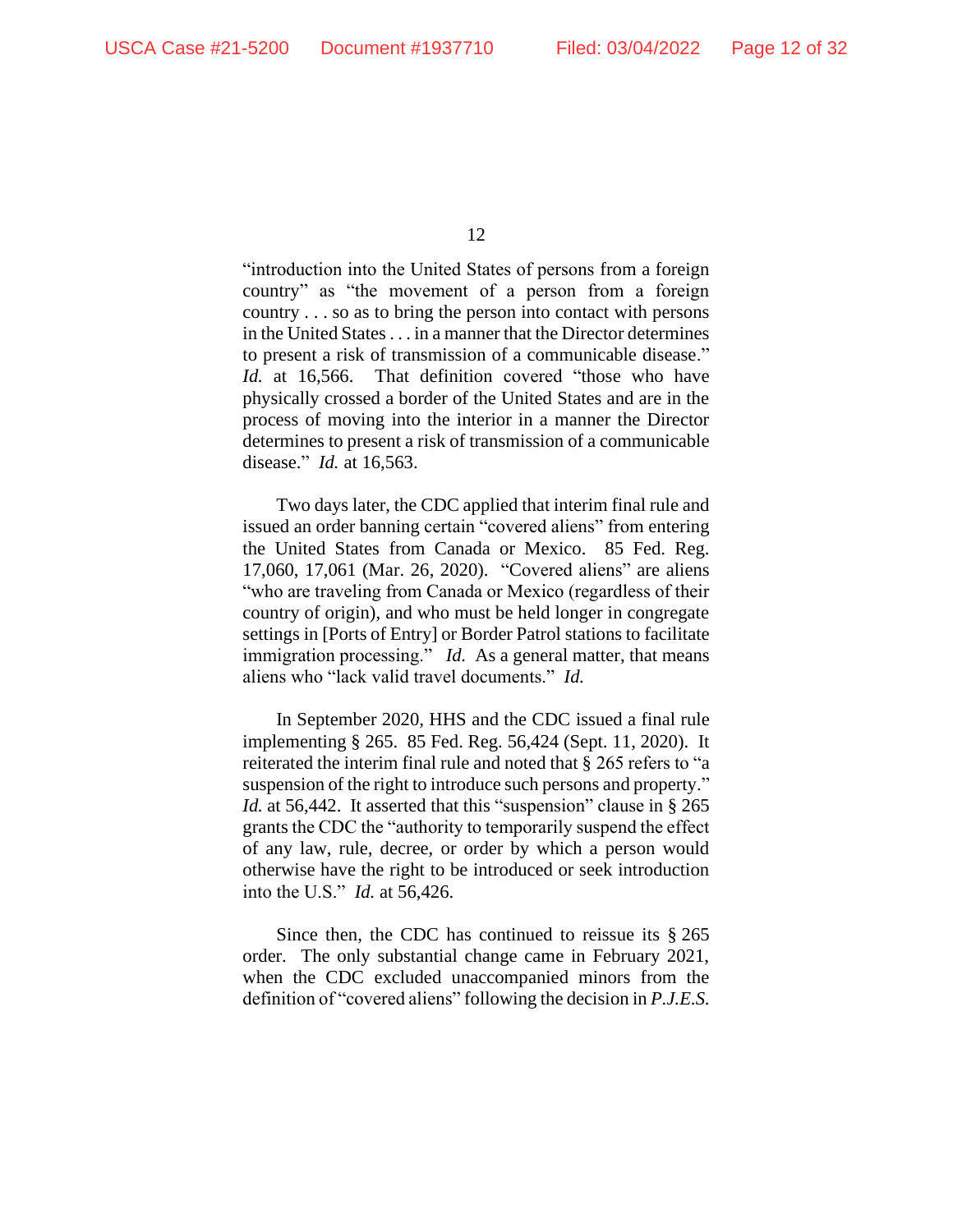*v. Wolf*, 502 F. Supp. 3d 492, 501 (D.D.C. 2020). 86 Fed. Reg. 9942 (Feb. 17, 2021); 86 Fed. Reg. 38,717 (July 22, 2021). The CDC issued its most recent § 265 order on August 5, 2021. 86 Fed. Reg. 42,828.

In carrying out those § 265 orders, the Executive has expelled "covered aliens" without allowing them to apply for asylum or seek relief from removal to a place where they will face persecution. App. 214. $3$ 

B

The Plaintiffs are six families of aliens covered by the CDC's latest order, which we'll call the § 265 Order. They sued the Executive on behalf of a class of all families similarly covered by the § 265 Order. They want the Executive to stop expelling them under the power it claims § 265 provides. They claim that § 265 does not empower the Executive to expel them; that the § 265 Order violates the Immigration and Nationality Act's provisions for asylum, withholding of removal, and relief under the Convention Against Torture; and that the § 265 Order is arbitrary and capricious.

In September 2021, the district court certified the Plaintiffs' class and preliminarily enjoined the Executive from expelling them under the § 265 Order. *Huisha-Huisha v. Mayorkas*, No. CV 21-100 (EGS), 2021 WL 4206688, at \*1 (D.D.C. Sept. 16, 2021). In assessing the Plaintiffs' likelihood of success on the merits, the district court agreed with the Plaintiffs' primary argument that § 265 does not provide for

<sup>3</sup> The Executive has formally provided a limited opportunity for covered aliens to seek relief under the Convention Against Torture, but the parties in this case dispute whether that opportunity exists in practice. App. 212.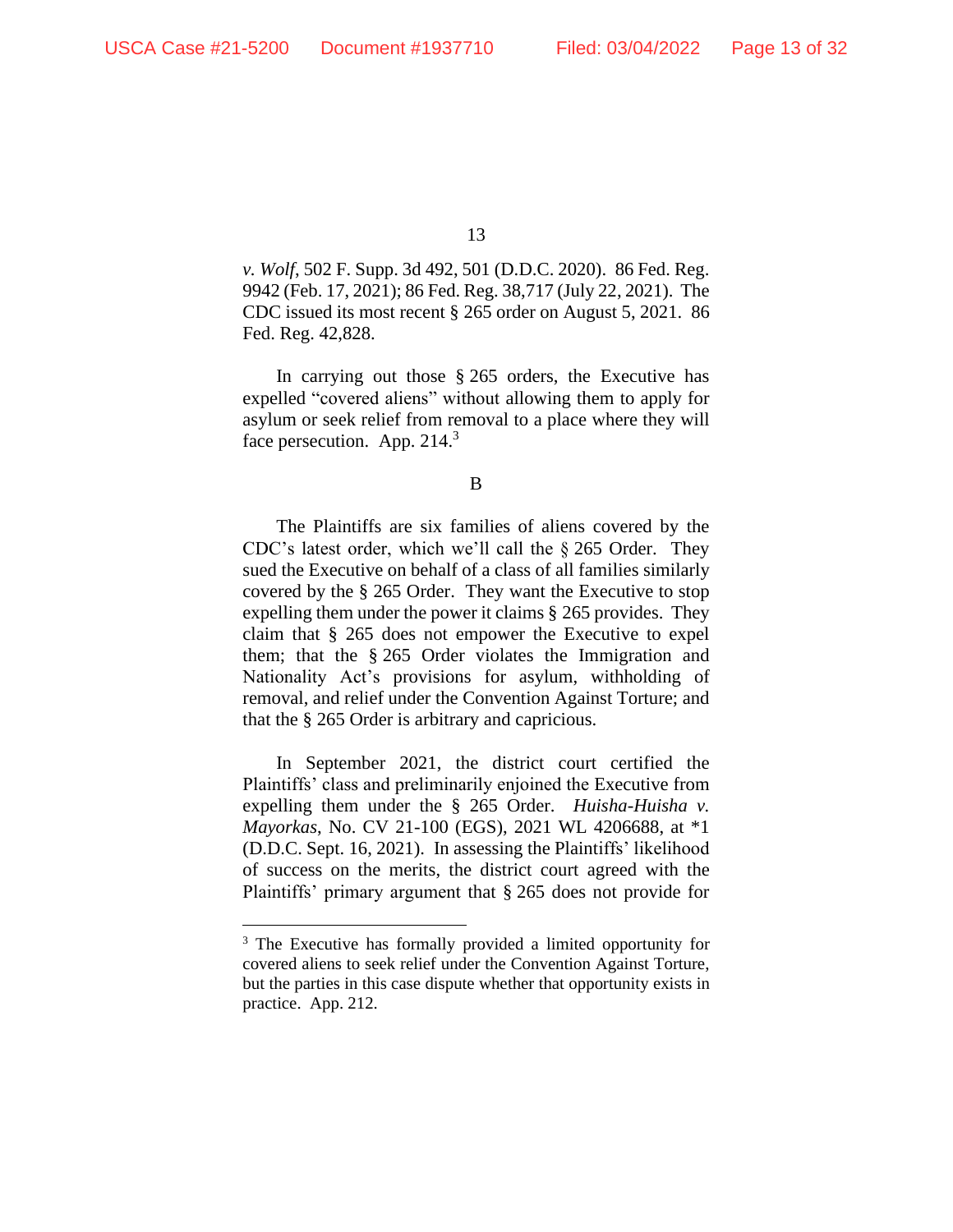expulsions. *Id.* at \*11. On the other injunction factors, the district court concluded the Plaintiffs faced irreparable harm that tipped the balance of equities in their favor because of the "violence, persecution, and other victimization" they could suffer if they are expelled from the country under the § 265 Order. *Id.* at \*15-18.

At the Executive's request, we stayed the preliminary injunction while we resolve the Executive's appeal. *Huisha-Huisha v. Mayorkas*, No. 21-5200 (D.C. Cir. Sept. 30, 2021).

We review the district court's decision to grant the Plaintiffs' request for a preliminary injunction for abuse of discretion, its legal conclusions de novo, and its findings of fact for clear error. *In re Navy Chaplaincy*, 697 F.3d 1171, 1178 (D.C. Cir. 2012).

In doing so, we apply the *Winter* test: "A plaintiff seeking a preliminary injunction must establish that he is likely to succeed on the merits, that he is likely to suffer irreparable harm in the absence of preliminary relief, that the balance of equities tips in his favor, and that an injunction is in the public interest." *Winter v. NRDC*, 555 U.S. 7, 20 (2008).

#### III

The Plaintiffs make several merits arguments on which they are not likely to prevail.

# A

We begin with the Plaintiffs' broadest argument — that 42 U.S.C. § 265 applies only to third parties who "introduce" other people or property into the country. If so, § 265 would cover common carriers and other third-party transportation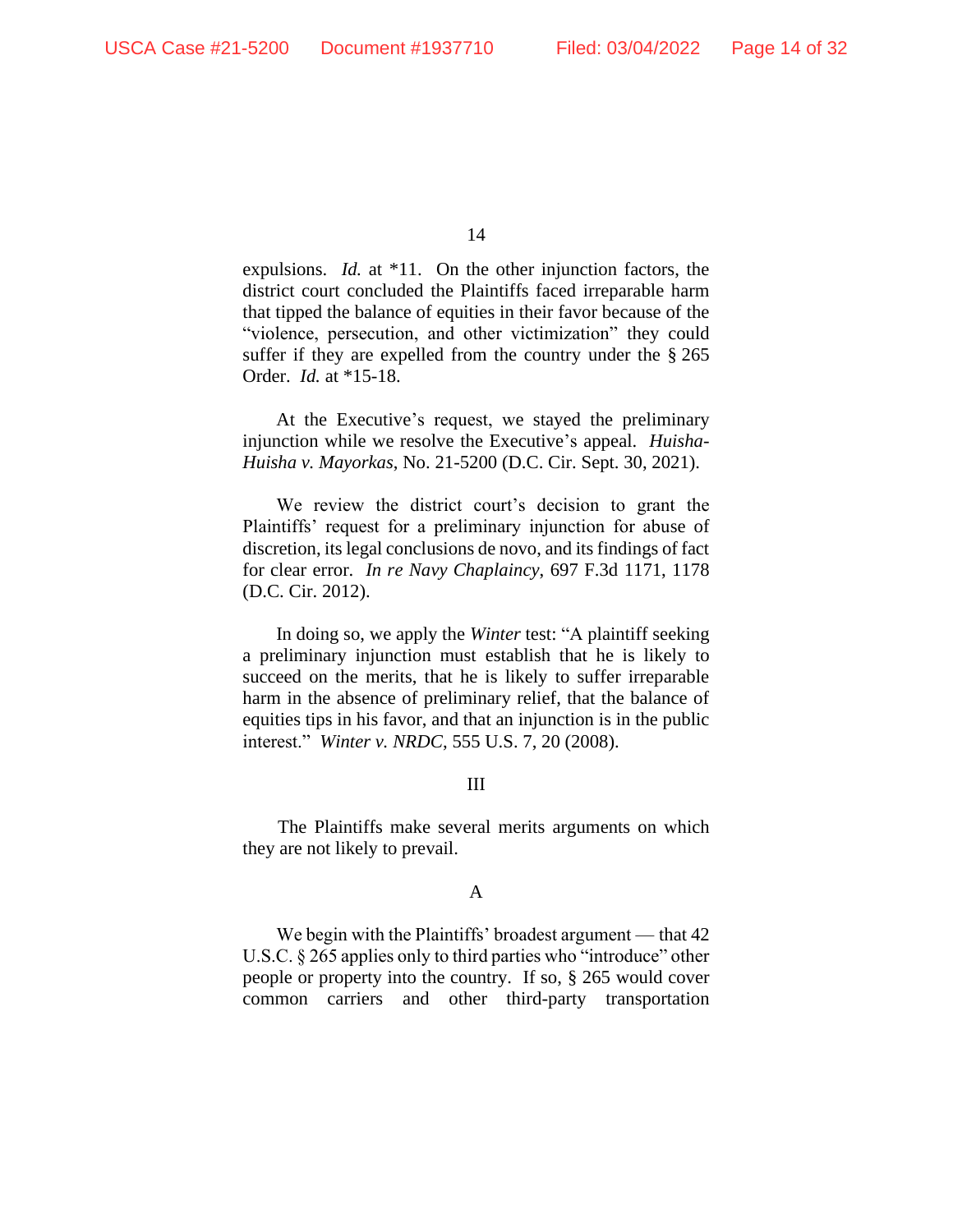providers. 4 But it would not cover individuals who enter the country.

Section 265 gives the Executive the power to prohibit "the introduction of persons or property" into the United States. Contrary to the Plaintiffs' contention, that provision is most naturally read to include the entry of individuals who pose a danger to public health.

To be sure, common carriers can introduce people into the country. But individuals can also introduce themselves. *See Lambert v. Paul W. Senne Funeral Home, Inc.*, 98 N.E.2d 519, 522 (Ill. App. Ct. 1951) ("The undisputed evidence shows that plaintiff did not introduce himself into the situation"); *Bales v. State*, 63 Ala. 30, 36 (1879) ("Yet, there can be no doubt, if a juror, having a disqualifying opinion, should introduce himself into the jury-box, by concealing, or by failing to disclose it from mere ignorance, a conviction by a verdict in which he participated would be set aside"). So § 265 covers both. And when President Hoover invoked § 265 in 1929 — the only time it was used before 2020 — his order applied to the introduction of individuals "by transshipment *or otherwise*." Exec. Order No. 5143 (June 21, 1929), App. 201 (emphasis added).

Congress might have been clearer if it had used a word like "entry" rather than "introduction" when referring to the Executive's power to prohibit individuals from coming here. But Congress did refer to the "suspension of entries" in  $\S 265$ 's title. *See Almendarez-Torres v. United States*, 523 U.S. 224, 234 (1998) ("the title of a statute and the heading of a section are tools available for the resolution of a doubt about the

<sup>4</sup> For ease of reading, we'll use the familiar phrase "common carriers" to cover the slightly more inclusive but also more unwieldy phrase "third-party transportation providers."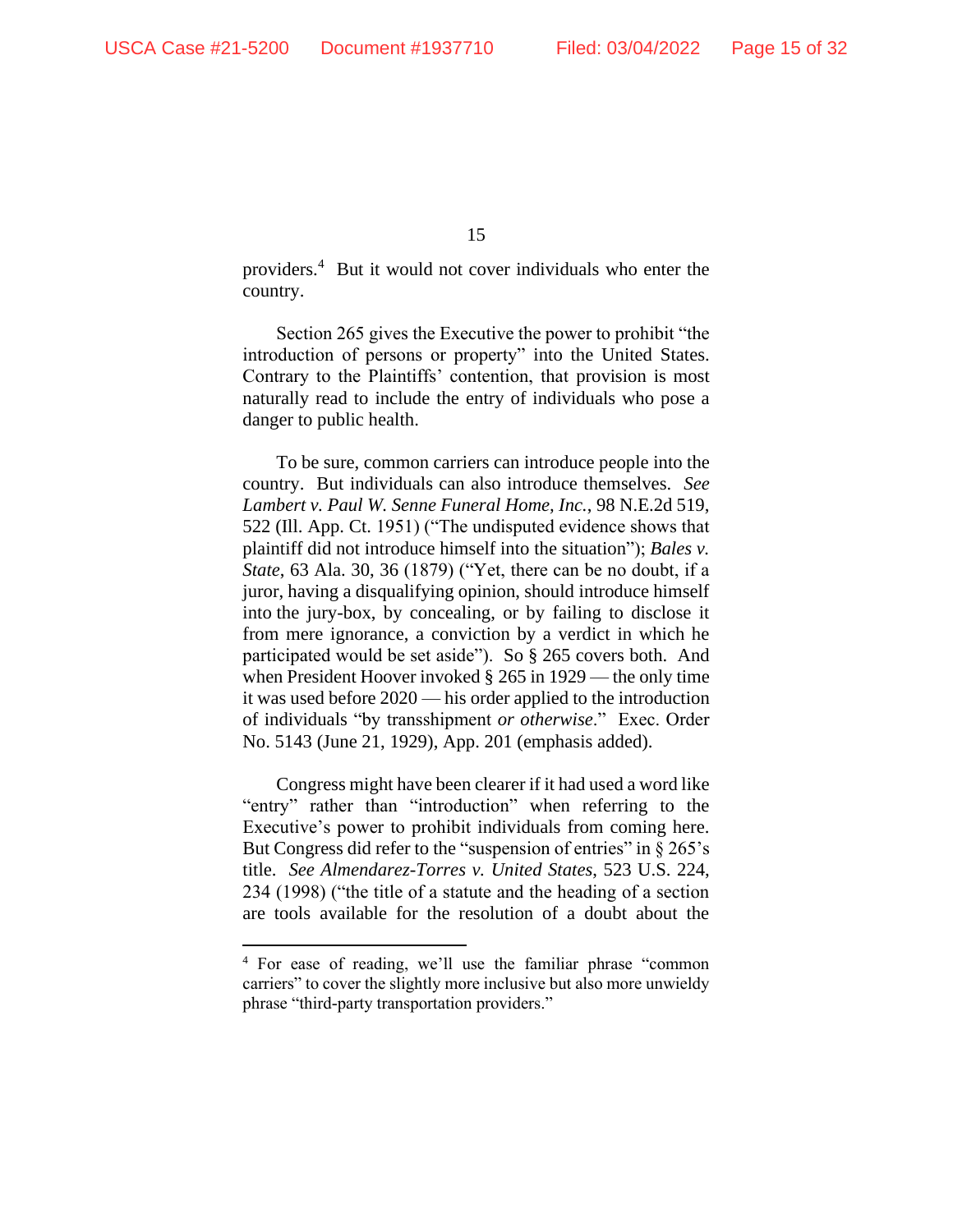meaning of a statute" (cleaned up)); Antonin Scalia & Bryan Garner, *Reading Law: The Interpretation of Legal Texts* 221 (2012) ("The title and headings are permissible indicators of meaning.").

In addition, Congress's choice of the word "introduction" rather than a word like "entry" makes sense in this context for two reasons.

First, Congress expressly intended to cover both "persons and property." Both can be "introduced" into the country. Property is introduced by third parties, and individuals are introduced by third parties *or* themselves.

Second, by saying "introduction" rather than "entry," Congress found a concise way to cover both individuals *and* common carriers. In contrast, if Congress had permitted the Executive to prohibit only the "entry" of individuals, the Executive may not have been able to prohibit common carriers from bringing people into the country. That would have been an odd result because passenger ships were a major means of immigration when § 265's predecessor was enacted in 1893 and when § 265 was enacted in 1944.

The statutory provisions surrounding § 265 provide further confirmation that § 265 applies to individuals who introduce themselves into the country. Unlike § 265, its surrounding provisions single out "vessels" and other common carriers, which makes § 265's omission of a common-carrier reference look intentional. 42 U.S.C. §§ 267(b), 269(a), 270, 271(b). We don't place undue weight on the "'easy-to-say-soif-that-is-what-was-meant' rule of statutory interpretation," but that rule is especially strong here because Congress enacted § 265 in the same legislation as the statutory provisions regulating common carriers. *Comm'r v. Beck's Estate*, 129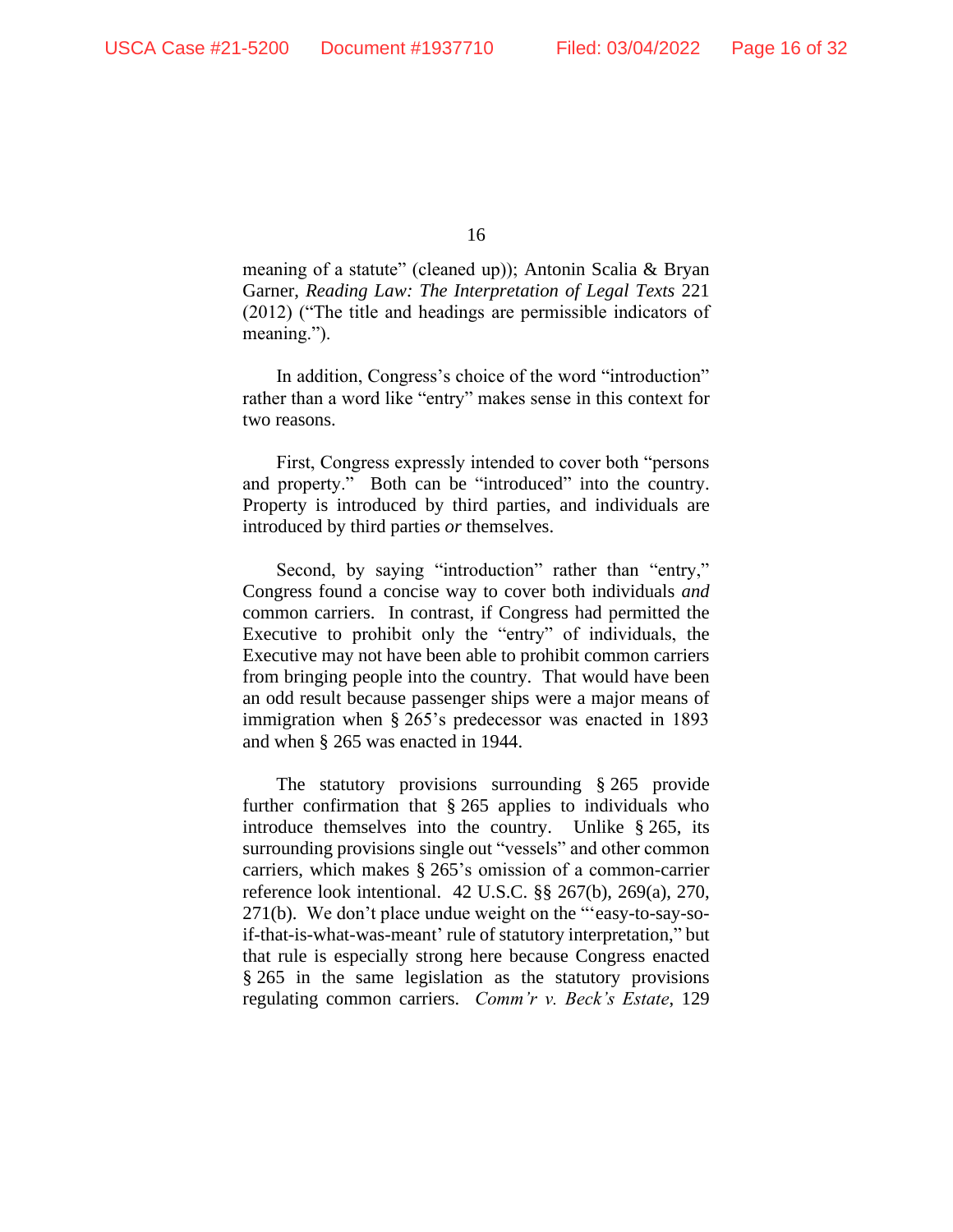F.2d 243, 245 (2d Cir. 1942); *cf. DHS v. MacLean*, 574 U.S. 383, 391 (2015) ("Congress generally acts intentionally when it uses particular language in one section of a statute but omits it in another.").

To be candid, because ships were a major means of immigration, we don't doubt that the readers of § 265 would have thought primarily of passenger ships when its predecessor was enacted in 1893 and when it was enacted in 1944. But for whatever reason — and we've described several possibilities — Congress went further. A statute's "remedy often extends beyond the particular act or mischief which first suggested the necessity of the law." *District of Columbia v. Heller*, 554 U.S. 570, 578 (2008) (quoting Joel Prentiss Bishop, *Commentaries on Written Laws and Their Interpretation* § 51 (1882)).

In addition, we cannot apply the constitutional avoidance canon to exclude individuals from the scope of § 265. It's true that applying § 265 to American citizens would raise serious constitutional questions. That exercise of power would be "breathtaking." *Alabama Association of Realtors v. HHS*, 141 S. Ct. 2485, 2489 (2021); *see also Doe v. Mattis*, 928 F.3d 1, 8 (D.C. Cir. 2019) ("A fundamental attribute of United States citizenship is a right to remain in this country and to return after leaving." (cleaned up)). But the Plaintiffs are not American citizens. Neither are any of the individuals covered by the order under review. In the immigration context, the law often allows policies that "would be unacceptable if applied to citizens." *Reno v. Flores*, 507 U.S. 292, 305-06 (1993) (cleaned up); *see also id.* at 314 n.9 ("The constitutional doubts argument has been the last refuge of many an interpretive lost cause. Statutes should be interpreted to avoid *serious* constitutional doubts, not to eliminate all possible contentions that the statute *might* be unconstitutional." (cleaned up)). And in any event, the Plaintiffs' preferred reading of the statute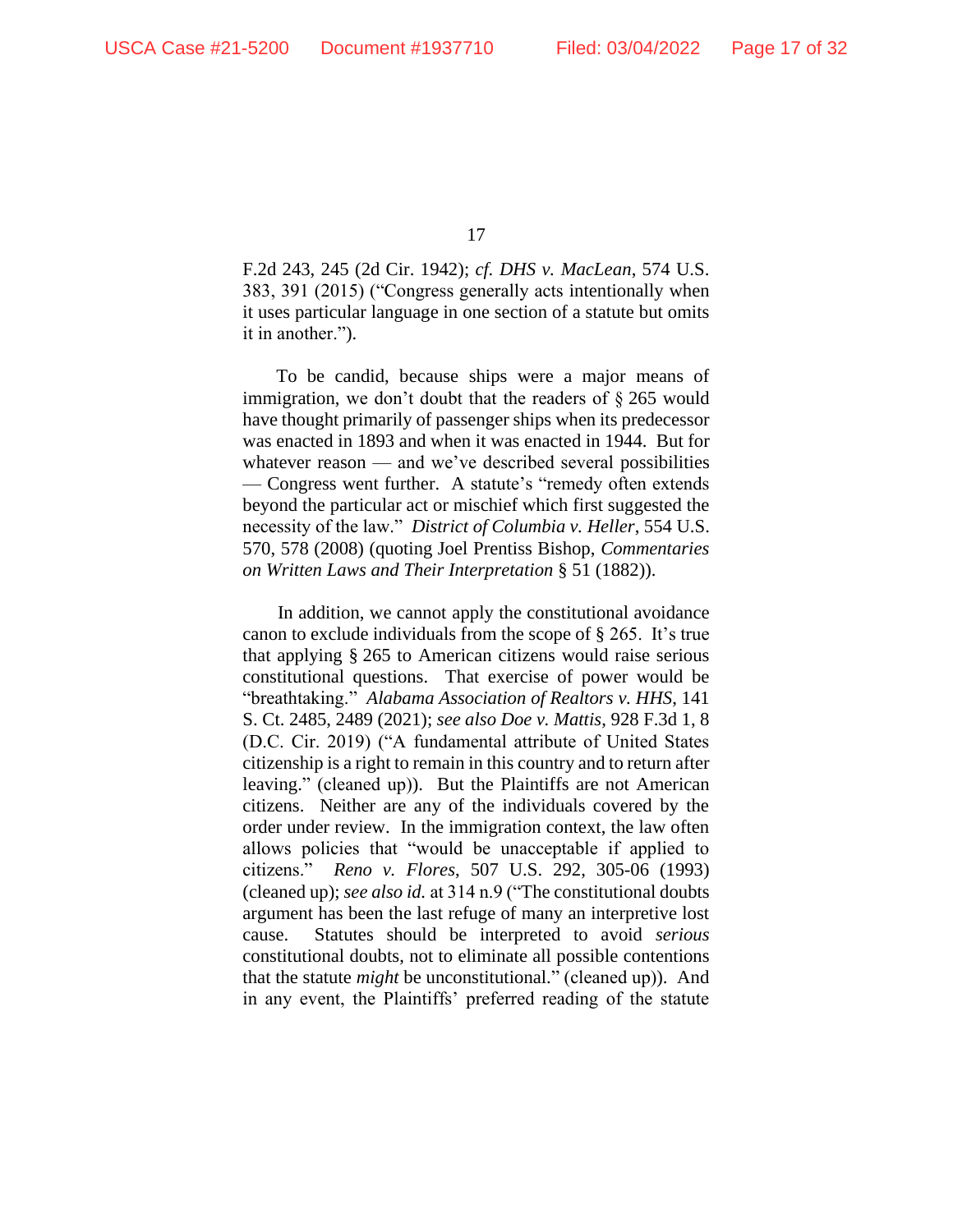would permit violators of a § 265 order to be imprisoned for up to a year, which could still raise constitutional concerns if used to keep American citizens out of the country.

B

Next, the Plaintiffs argue that even if § 265 applies to individual aliens who introduce themselves into the United States, the Executive cannot expel those aliens because § 265 does not authorize expulsions. The District Court agreed with the Plaintiffs. *Huisha-Huisha*, 2021 WL 4206688, at \*11. We do not.

Two statutes —  $\S 265$  and 8 U.S.C.  $\S 1227(a)(1)(B)$ — appear to provide the Executive with ample authority to expel such aliens.

Start with the first of those statutes  $-\frac{8}{9}$  265. Recall that it allows the Executive to "prohibit, in whole or in part, the introduction of persons and property from" any places that it designates during a public-health emergency. And recall that the Executive has used that power during the COVID-19 pandemic to issue several orders that prohibit covered aliens from entering the United States. That statutory power could be rendered largely nugatory if the Executive could not take any action against a covered alien who disregarded the prohibition and managed to set foot on U.S. soil.

The § 265 Order also means covered aliens who enter at this time are here illegally. That brings into play the second statute — §  $1227(a)(1)(B)$ . Recall that it says, "Any alien who is present in the United States in violation of . . . any . . . law of the United States . . . is deportable."  $8 \text{ U.S.C.} \$   $1227(a)(1)(B)$ . That means, barring any exceptions Congress creates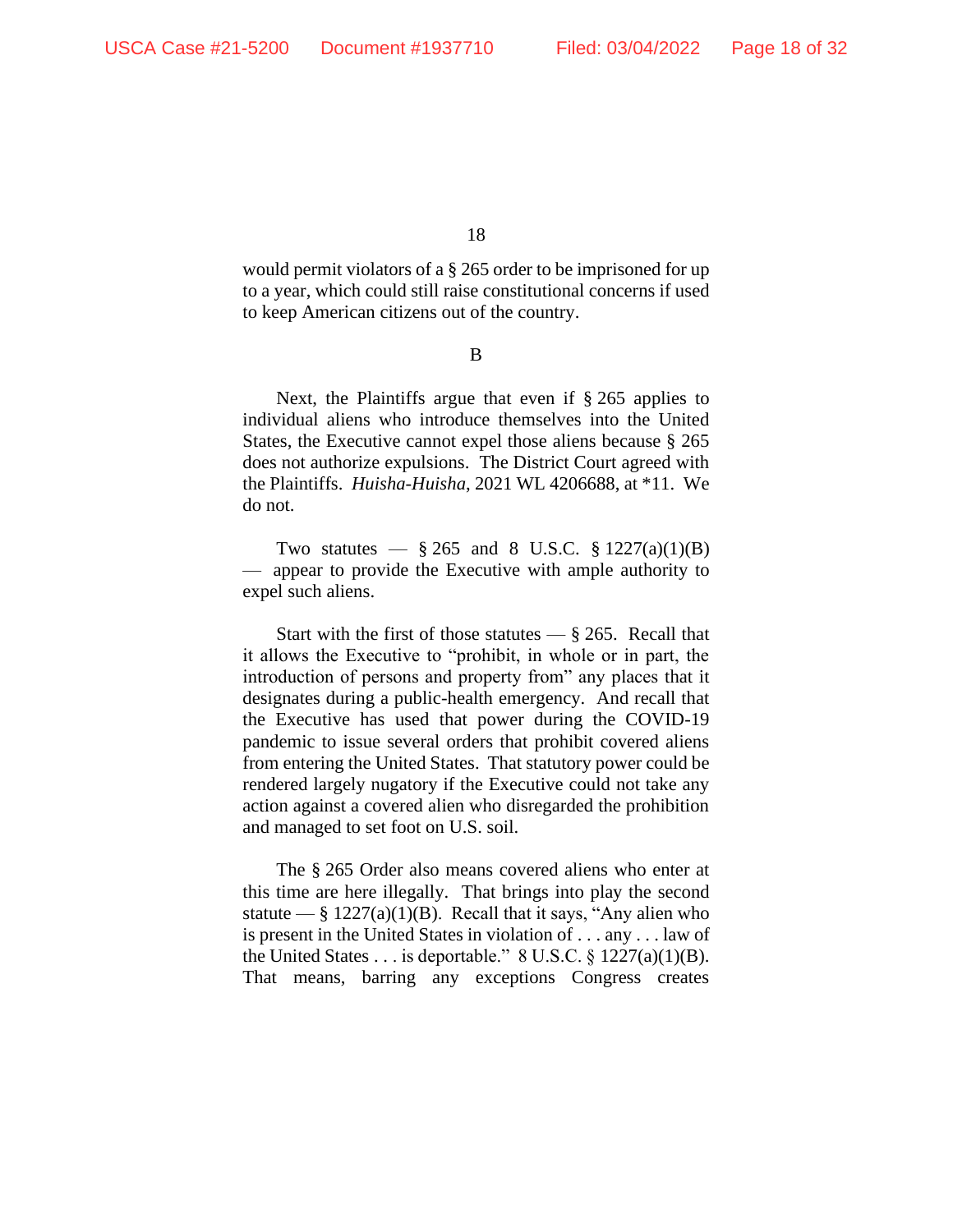elsewhere, the Executive can expel aliens who are here illegally.<sup>5</sup>

So to sum up, the Executive has declared covered aliens' introduction illegal (under § 265), and as a general matter, the Executive can expel aliens who are here illegally (under  $§ 1227(a)(1)(B)).$ 

The Plaintiffs reply that aliens finish introducing themselves once they cross the border, so any power to expel them for violating the § 265 Order ends there — an inch inside the country. But that runs into a recent Supreme Court precedent. In *DHS v. Thuraissigiam*, the Court said that "an alien who is detained shortly after unlawful entry cannot be said to have 'effected an entry.'" 140 S. Ct. 1959, 1982-83 (2020) (quoting *Zadvydas v. Davis*, 533 U.S. 678, 693 (2001)).

No doubt, aliens who make it one foot over the border are on U.S. soil and are thus entitled to certain statutory protections. *Id.* at 1983 (such an alien "has only those rights regarding admission that Congress has provided by statute"). But that doesn't mean they have been fully "introduced" into the United States as § 265 uses the term, especially given that § 265 strives to prevent a "serious danger of the introduction of . . . disease into the United States," not merely to stop a disease at the border.

<sup>5</sup> That power is nothing new. *See* Act of March 3, 1891, ch. 551, § 10, 26 Stat. 1084, 1086 ("That all aliens who may unlawfully come to the United States shall, if practicable, be immediately sent back on the vessel by which they were brought in."); Act of February 5, 1917, ch. 29, 18, 39 Stat. 874, 887 ("all aliens brought to this country in violation of law shall be immediately sent back . . . to the country whence they respectively came").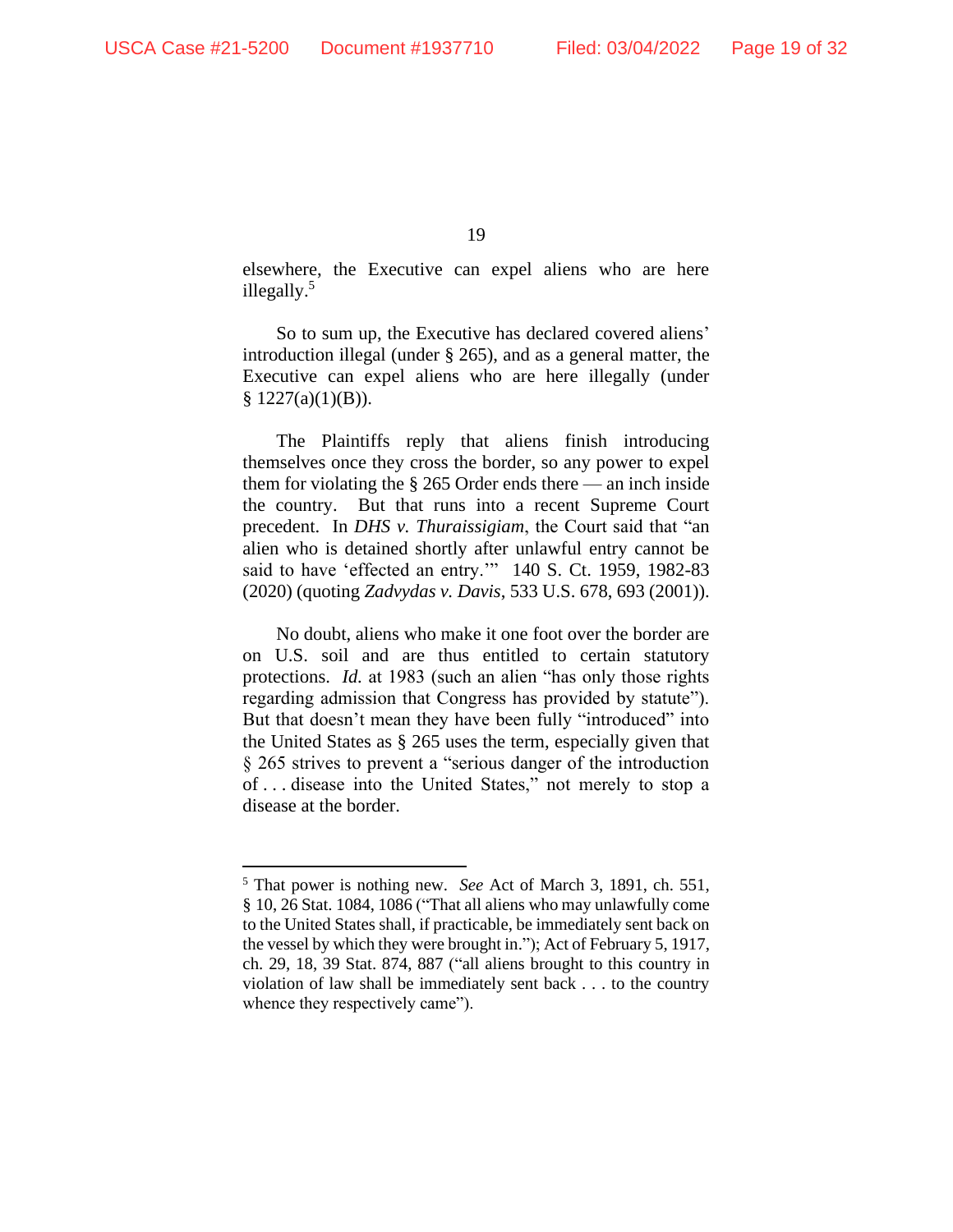In light of that statutory authority, we have no occasion to reach the question whether, even if no statute gave the Executive an expulsion power — in other words, even if the Executive is operating in *Youngstown* Category Two rather than *Youngstown* Category One — Article II's Vesting Clause would alone empower the Executive to expel the Plaintiffs. *See*  U.S. Constitution art. II, § 1, cl. 1 ("The executive Power shall be vested in a President of the United States of America.").<sup>6</sup>

The District Court may, however, wish to consider that question. "The exclusion of aliens . . . . stems not alone from legislative power but is inherent in the executive power to control the foreign affairs of the nation." *U.S. ex rel. Knauff v. Shaughnessy*, 338 U.S. 537, 542 (1950). And as with exclusion, perhaps so too for expulsions: "Removal decisions, including the selection of a removed alien's destination, may implicate our relations with foreign powers and require consideration of changing political and economic circumstances." *Jama v. ICE*, 543 U.S. 335, 348 (2005) (cleaned up).

<sup>6</sup> When Congress authorizes executive action, the Executive's power is at its height (Category One). *Youngstown Sheet & Tube Co. v. Sawyer,* 343 U.S. 579, 635 (1952) (Jackson, J., concurring). When Congress is silent, the Executive can exercise only its independent powers (Category Two). *Id.* at 637. And when Congress has curbed those independent powers, the Executive's power is at its "lowest ebb" (Category Three). *Id.*; *see also Zivotofsky ex rel. Zivotofsky v. Kerry*, 576 U.S. 1, 10 (2015) ("To succeed in this third category, the President's asserted power must be both 'exclusive' and 'conclusive' on the issue." (quoting *Youngstown*, 343 U.S. at 637-38 (Jackson, J., concurring))).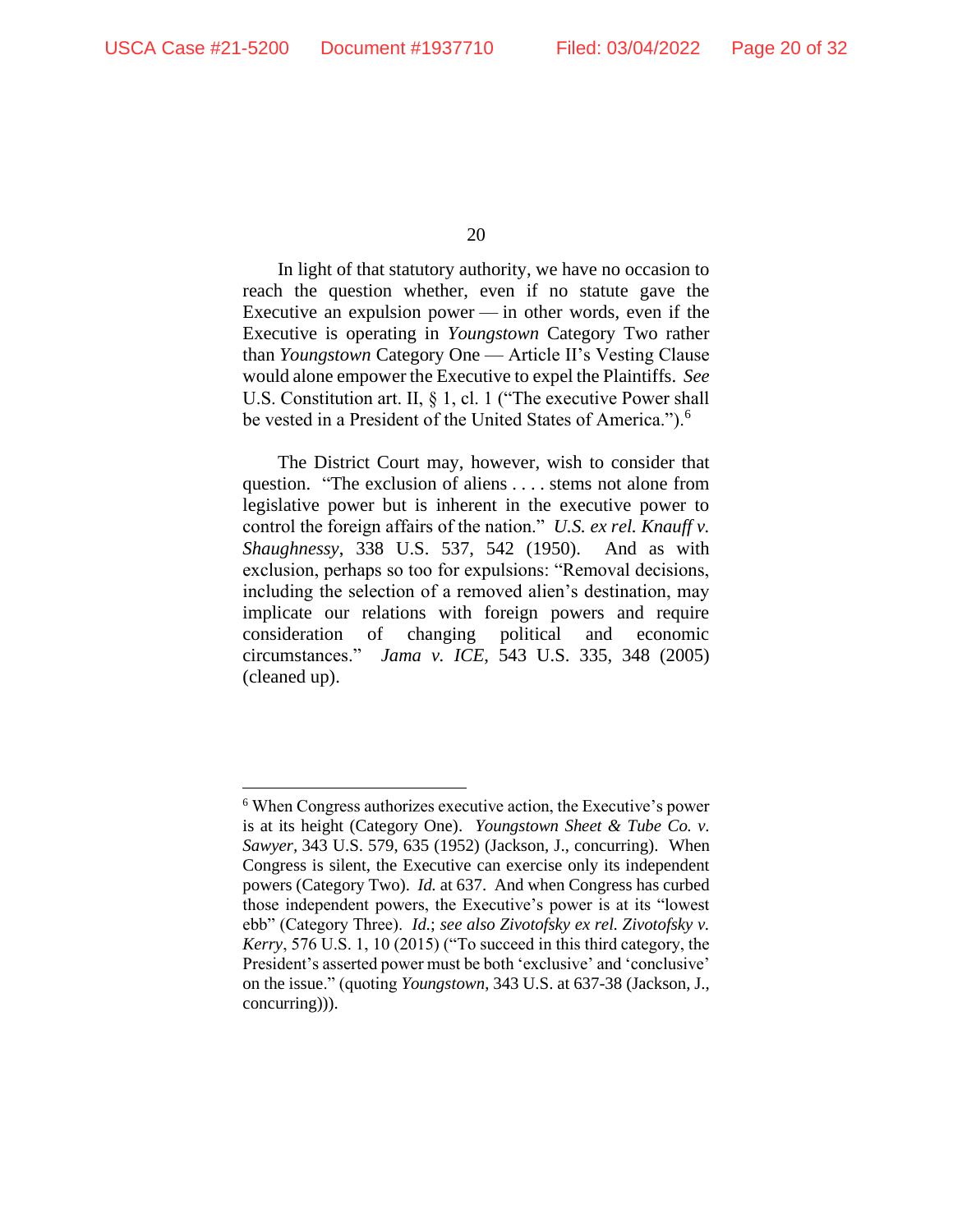# $\mathsf{C}$

The Plaintiffs argue that when aliens are expelled under the § 265 Order, the Executive is operating in neither *Youngstown* Category One nor *Youngstown* Category Two. They say  $8 \text{ U.S.C. } § 1158(a)(1)$  puts the Executive's actions in *Youngstown* Category Three.

Section  $1158(a)(1)$  entitles aliens — even those who enter the country illegally — to apply for asylum before they are expelled.<sup>7</sup> According to the Plaintiffs, the Executive violates  $§ 1158(a)(1)$  when it expels aliens before allowing them an opportunity to apply for asylum.

That argument deserves attention from the District Court when it considers the merits. It may be the closest question in this case. But on its merits, at this stage of the litigation, the Plaintiffs have not shown they are likely to succeed.

In normal times — when the Executive has not invoked  $\S 265$  — the Plaintiffs are of course correct about  $\S 1158(a)(1)$ . So the question is how, if at all, we can reconcile § 265 and § 1158(a)(1). *See Epic Systems Corp. v. Lewis*, 138 S. Ct. 1612, 1624 (2018) (when a court is "confronted with two Acts of Congress allegedly touching on the same topic," the court must "strive to give effect to both" (cleaned up)); *see also*  Scalia & Garner, *Reading Law* 180 ("The provisions of a text

<sup>7</sup> 8 U.S.C. § 1158(a)(1) ("Any alien who is physically present in the United States or who arrives in the United States (whether or not at a designated port of arrival and including an alien who is brought to the United States after having been interdicted in international or United States waters), irrespective of such alien's status, may apply for asylum in accordance with this section or, where applicable, section 1225(b) of this title.").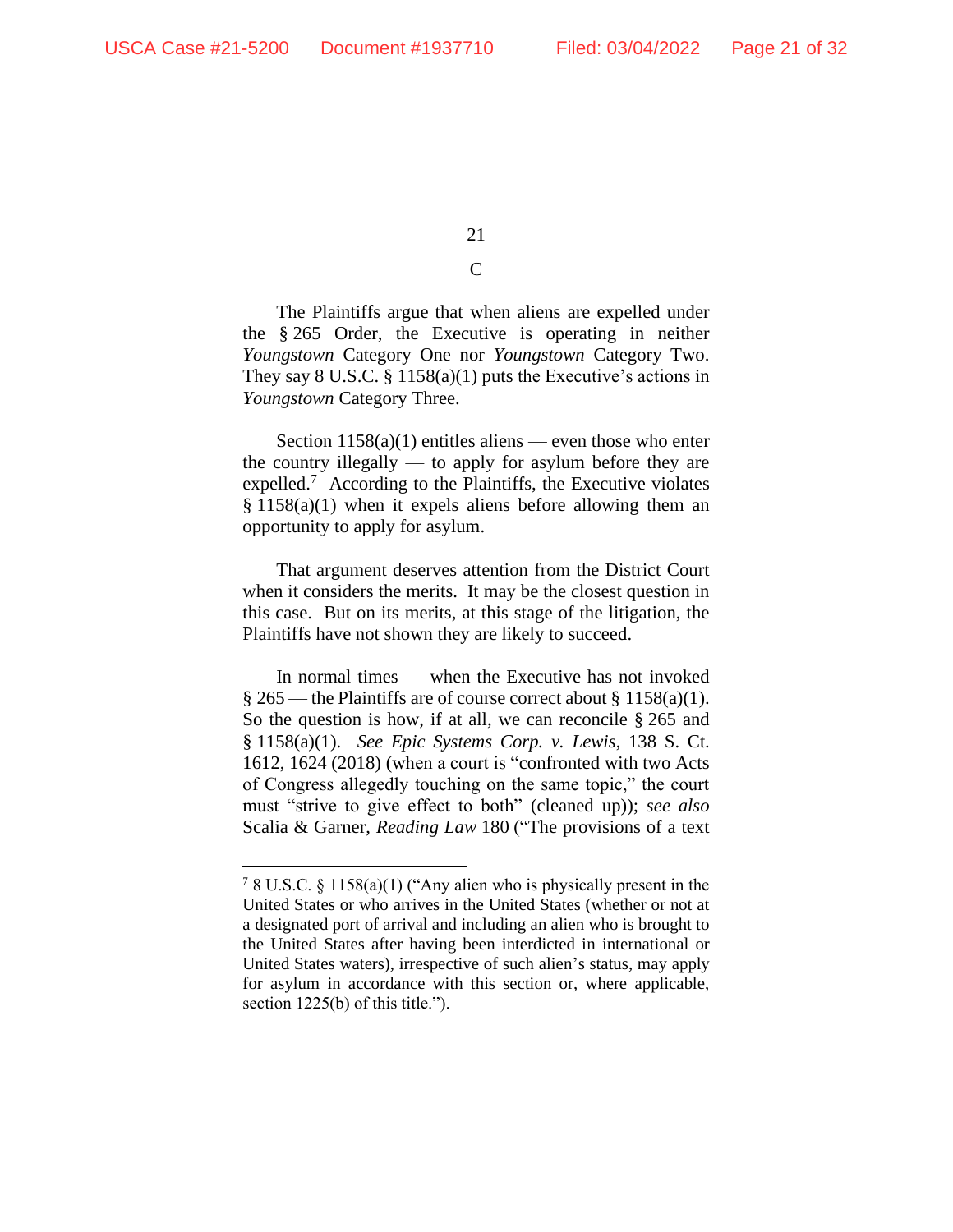should be interpreted in a way that renders them compatible, not contradictory.").<sup>8</sup>

The best reconciliation of the two statutes is based on the discretionary nature of asylum. The Executive "may grant asylum." 8 U.S.C. § 1158(b)(1)(A). Or it may not. It is a matter of executive "discretion." *INS v. Cardoza-Fonseca*, 480 U.S. 421, 423 (1987) (§ 1158 "authorizes the Attorney General, in his discretion, to grant asylum to an alien"). And here, for public-health reasons, the Executive has shown an intent to exercise that "discretion" by foreclosing asylum for the specific subset of border crossers covered by its § 265 Order.

It's true that the § 265 Order forecloses more than just a grant of asylum; it also forecloses the statutorily mandated procedures that aliens use to apply for asylum. But if the asylum decision has already been made — by the § 265 Order — then those procedures would be futile. And perhaps § 265's text alludes to the suspension of those procedures with its reference to the "suspension of the right to introduce such persons and property" as "is required in the interest of the public health."

This harmonization might explain why Congress has excluded from asylum some categories of aliens — such as those who have persecuted others — but has not categorically

<sup>8</sup> *Chevron* is of no help to the Executive. *See Chevron, U.S.A., Inc. v. NRDC, Inc.*, 467 U.S. 837 (1984). *Chevron* deference does not apply when an agency interprets a statute "in a way that limits the work of a second statute" that a different agency administers. *Epic Systems*, 138 S. Ct. at 1629. Here, the CDC administers § 265, but the Department of Homeland Security administers § 1158, as well as the two types of relief under § 1231 that we discuss later. *See* 8 C.F.R. § 100.1.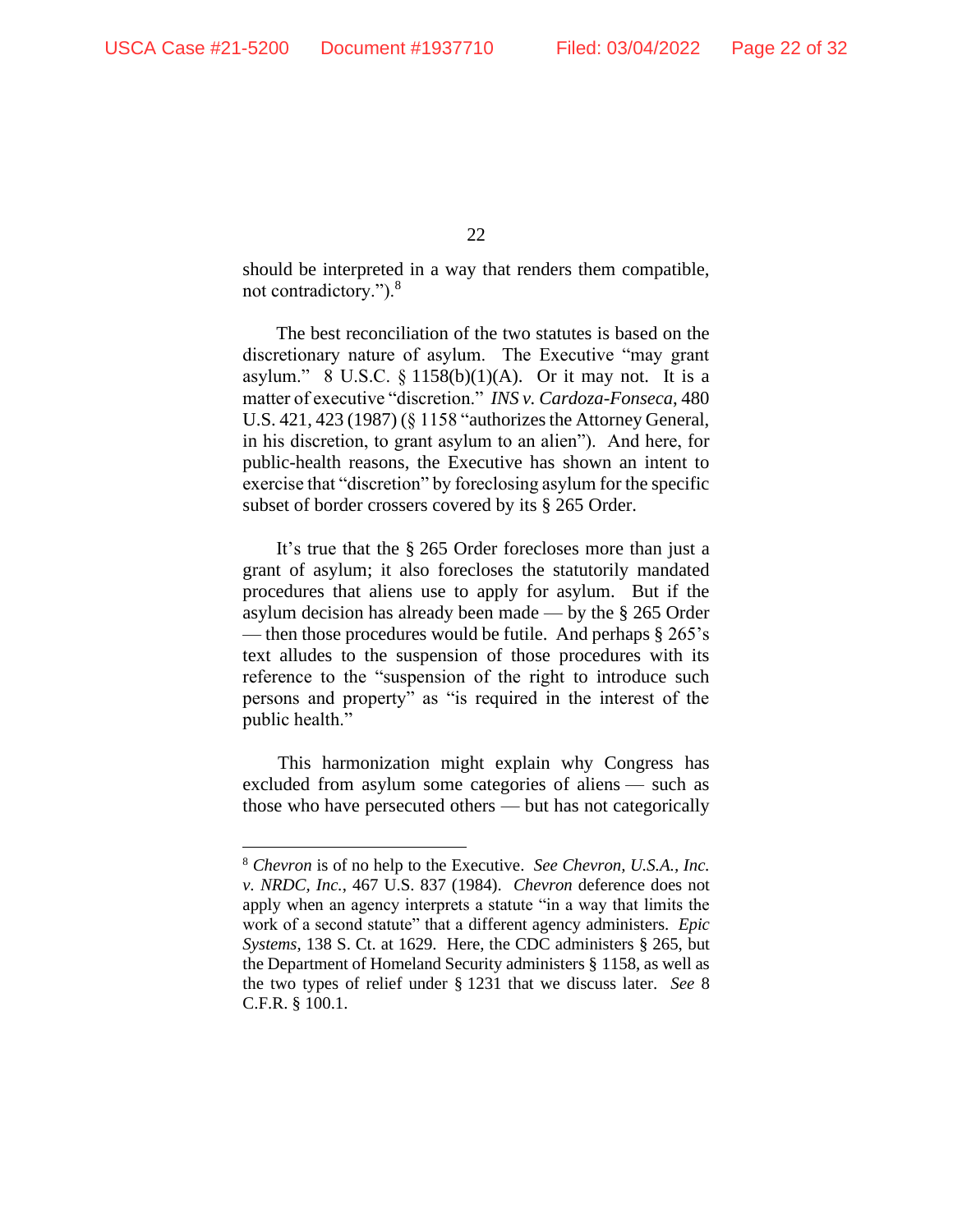excluded from asylum aliens with communicable diseases. 8 U.S.C. § 1158(b)(2). Congress may have trusted that the Executive would use  $\S 265$  to protect the country from the introduction of a communicable disease from abroad when the dangers are sufficiently pronounced to warrant the invocation of that statute's grant of authority.

#### IV

The Plaintiffs' final argument concerns two protections that limit *where* the Executive can expel aliens, although they do not govern *whether* the Executive can expel aliens. The first protection, called "withholding of removal," precludes the Executive from removing aliens to places where they will likely be persecuted. 8 U.S.C.  $\S$  1231(b)(3)(A). The second protection, relief under the Convention Against Torture, precludes the removal of aliens to places where they will likely be tortured. *Id.* § 1231 note ("United States Policy With Respect to Involuntary Return of Persons in Danger of Subjection to Torture"); *see also* 8 C.F.R. § 208.16(c); 28 C.F.R. § 200.1.

The Plaintiffs argue that the § 265 Order violates those two limits on where the Executive can expel aliens. On that question, the Plaintiffs have shown they are likely to succeed on the merits.

#### A

Under the first provision, the Executive "may not remove an alien to a country if the Attorney General decides that the alien's life or freedom would be threatened in that country because of the alien's race, religion, nationality, membership in a particular social group, or political opinion." 8 U.S.C.  $$ 1231(b)(3)(A).$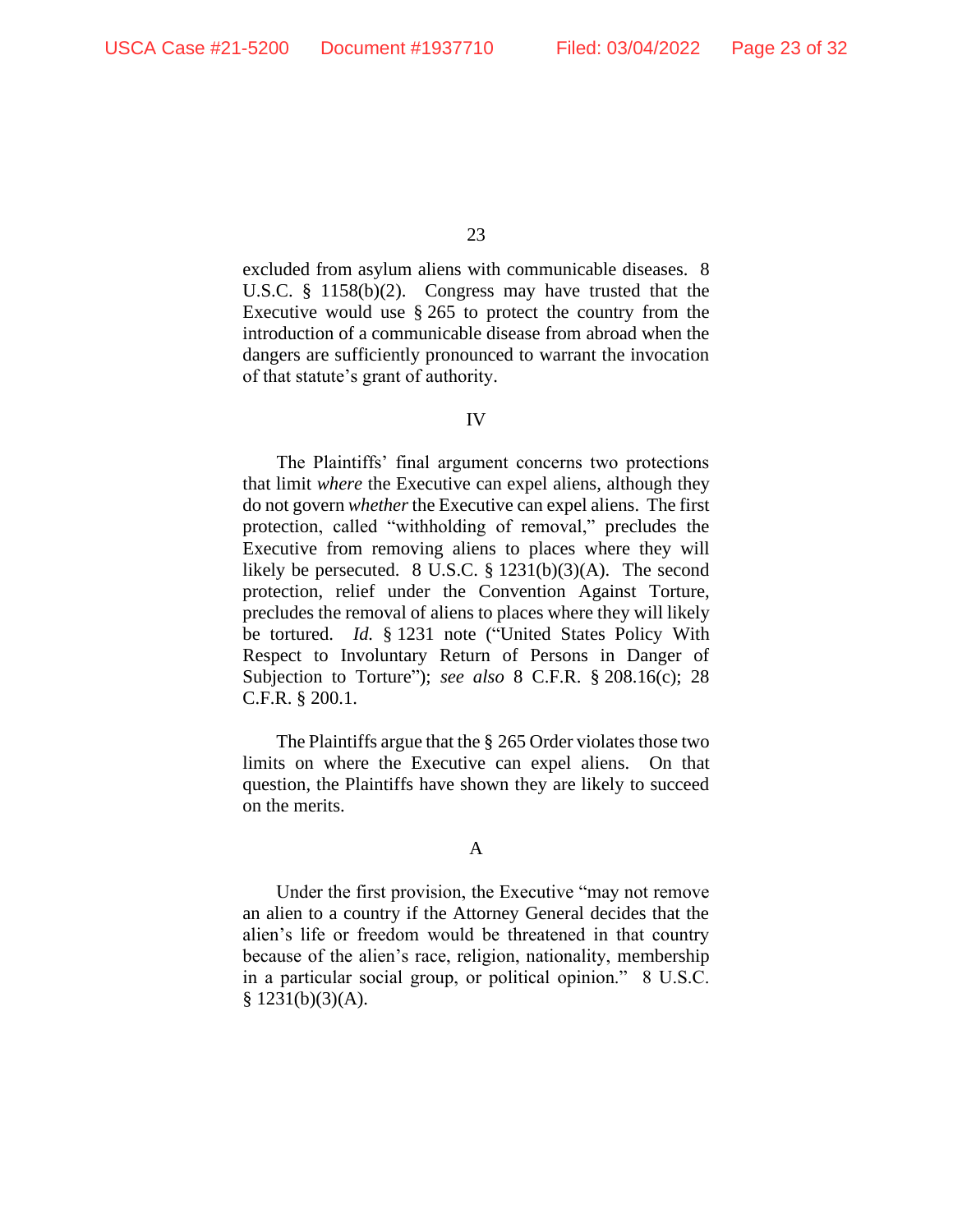Unlike asylum relief under § 1158, withholding-ofremoval relief under § 1231(b)(3)(A) is mandatory. *INS v. Cardoza-Fonseca*, 480 U.S. 421, 444 (1987) (aliens "who can show a clear probability of persecution are *entitled* to mandatory suspension of deportation and *eligible* for discretionary asylum"). In other words, unlike § 1158, § 1231(b)(3)(A) gives the Executive no discretion that it can exercise through an executive order. So if the Executive expels an alien to a place prohibited by  $\S 1231(b)(3)(A)$  — and if another statute does not create an exception to that prohibition — then the Executive is acting at its "lowest ebb" in *Youngstown* Category Three. Here, in its defense of the § 265 Order, the Executive does not assert such a Category Three power.

Therefore, to expel aliens to places prohibited by § 1231(b)(3)(A), the Executive must identify a statute that creates an exception to  $\S 1231(b)(3)(A)$ . It says  $\S 265$  is that statute. But we see no conflict between § 265 and  $§$  1231(b)(3)(A).

Consider first what § 1231(b)(3)(A) does not say. It does not prohibit the Executive from immediately expelling aliens. And it does not provide them with the lawful status that § 265 forecloses. So applying  $\S 1231(b)(3)(A)$  and  $\S 265$  to an alien would not make that alien's presence both legal and illegal at the same time.

Now consider what § 265 does not say. It says nothing about where the Executive may expel aliens. Neither does  $§ 1227(a)(1)(B)$ . Section § 1231(b) governs that aspect of aliens' expulsions. *See* 8 U.S.C. § 1231(b) ("Countries to which aliens may be removed"). In particular,  $\S 1231(b)(3)(A)$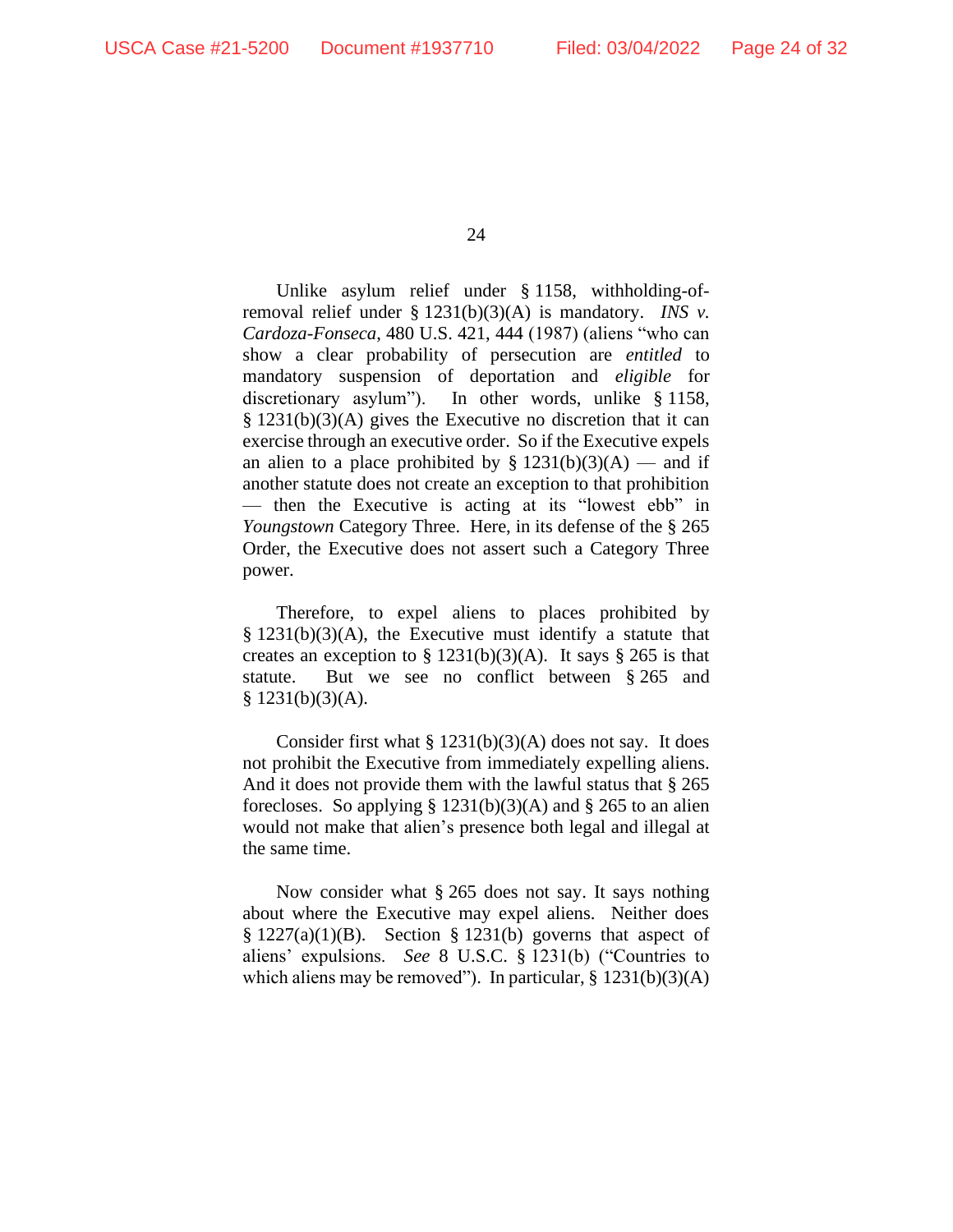says the Executive cannot expel them to a place where they will likely be persecuted.

As a result, we can give effect to both statutes. And because we can, we must. *See Epic Systems Corp. v. Lewis*, 138 S. Ct. 1612, 1624 (2018). That leaves the Executive with the power to expel the Plaintiffs (per § 265) to any place where the Plaintiffs will not be persecuted (per  $\S 1231(b)(3)(A)$ ).

B

Closely related to  $\S$  1231(b)(3)(A), the Convention Against Torture provides aliens with protections that Congress codified in a note to § 1231. Under those protections, the Executive cannot expel an alien to a country in which the alien "demonstrates that he likely would be tortured." *Nasrallah v. Barr*, 140 S. Ct. 1683, 1687 (2020).

Like  $§$  1231(b)(3)(A), those protections are mandatory. *Id.* Like § 1231(b)(3)(A), they limit only *where* aliens can be expelled. *Id.* And like § 1231(b)(3)(A), they grant aliens no lawful status in the United States. *See id.* at 1691.

Our earlier analysis of  $\S 1231(b)(3)(A)$  thus applies equally to the protections that Congress has enacted to implement the Convention Against Torture. For the same reasons that § 265 does not allow the Executive to contravene  $§ 1231(b)(3)(A)$ , the Executive cannot contravene the Convention Against Torture.<sup>9</sup>

 $9$  On its face, the CDC's  $\S$  265 Order promises to allow Convention-Against-Torture claims to a limited degree. The parties dispute whether that promise is illusory in practice. The District Court did not reach that issue, and we need not do so here. It is a fact-bound inquiry best addressed first by the District Court.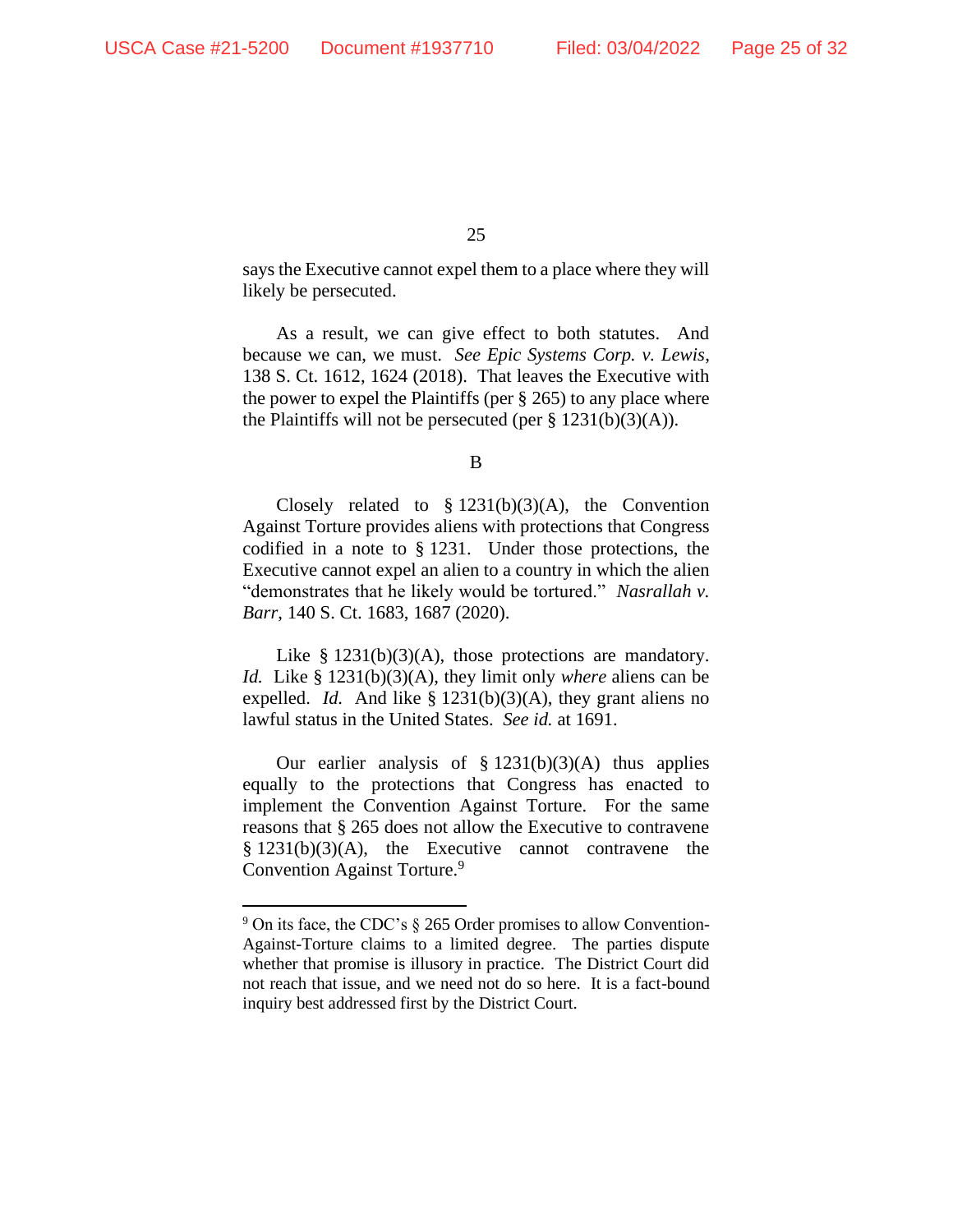# $\overline{C}$

The Executive argues that § 265 permits it to suspend § 1231's limits on where the Executive can expel aliens. It relies on § 265's reference to "a suspension of the right to introduce . . . persons or property."

But § 1231 does not give aliens a "right to introduce" for § 265 to suspend. Its protections do not permit aliens to enter the country. Nor do they give aliens a right to ask the Executive for lawful status once they are here. Instead, § 1231 governs where the Executive can expel aliens — a limit on executive discretion far afield from any right of aliens "to introduce" themselves into the country.

\* \* \*

The Plaintiffs have shown they are likely to succeed on the merits of their claim that § 1231 limits where the Executive can expel aliens who violate the § 265 Order.

That does not make their presence here legal. Nor does it give them a path to asylum. Nor does it stop the Executive from detaining them.<sup>10</sup> Nor does it curb the Executive's power to expel them to a country where they will not be persecuted or tortured. It does not even mean the Plaintiffs are certain to succeed on the merits of their § 1231 claim after it has been fully litigated: No one should read our opinion to bind the District Court or future circuit panels regarding the final answer to the challenging merits questions raised by this case.

<sup>10</sup> *See* 8 U.S.C. § 1231 note ("Nothing in this section shall be construed as limiting the authority of the Attorney General to detain any person under any provision of law").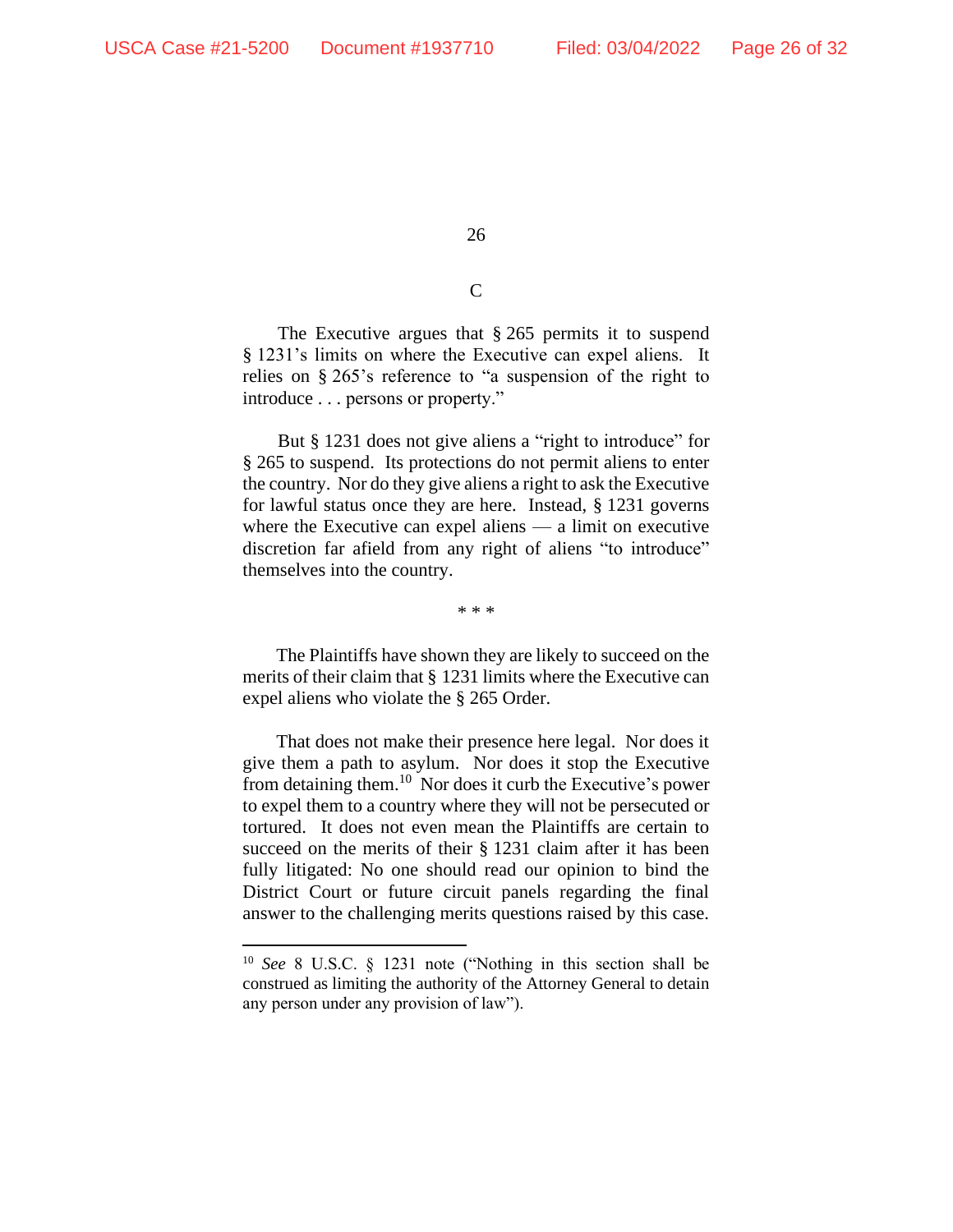*See University of Texas v. Camenisch*, 451 U.S. 390, 395 (1981) ("it is generally inappropriate for a federal court at the preliminary-injunction stage to give a final judgment on the merits").

With that, we offer this summary of our legal conclusions: It is likely that § 265 grants the Executive sweeping authority to prohibit aliens from entering the United States during a public-health emergency; that the Executive may expel aliens who violate such a prohibition; and that under  $\S$  1231(b)(3)(A) and the Convention Against Torture, the Executive cannot expel aliens to countries where their "life or freedom would be threatened" on account of their "race, religion, nationality, membership in a particular social group, or political opinion" or where they will likely face torture.

V

Because the Plaintiffs are likely to succeed on the merits of their § 1231 claims, we apply the other preliminary injunction factors to decide whether the Plaintiffs are entitled to relief on those claims.

We conclude that the District Court did not abuse its discretion in finding that the Plaintiffs have established they will suffer irreparable injury absent a preliminary injunction requiring the Executive to afford them withholding-of-removal and Convention-Against-Torture protections. We also conclude that the District Court did not abuse its discretion in determining that the balance of equities favors their request.

# A

The Executive makes no credible attempt to deny that the Plaintiffs will suffer irreparable harm if they are expelled to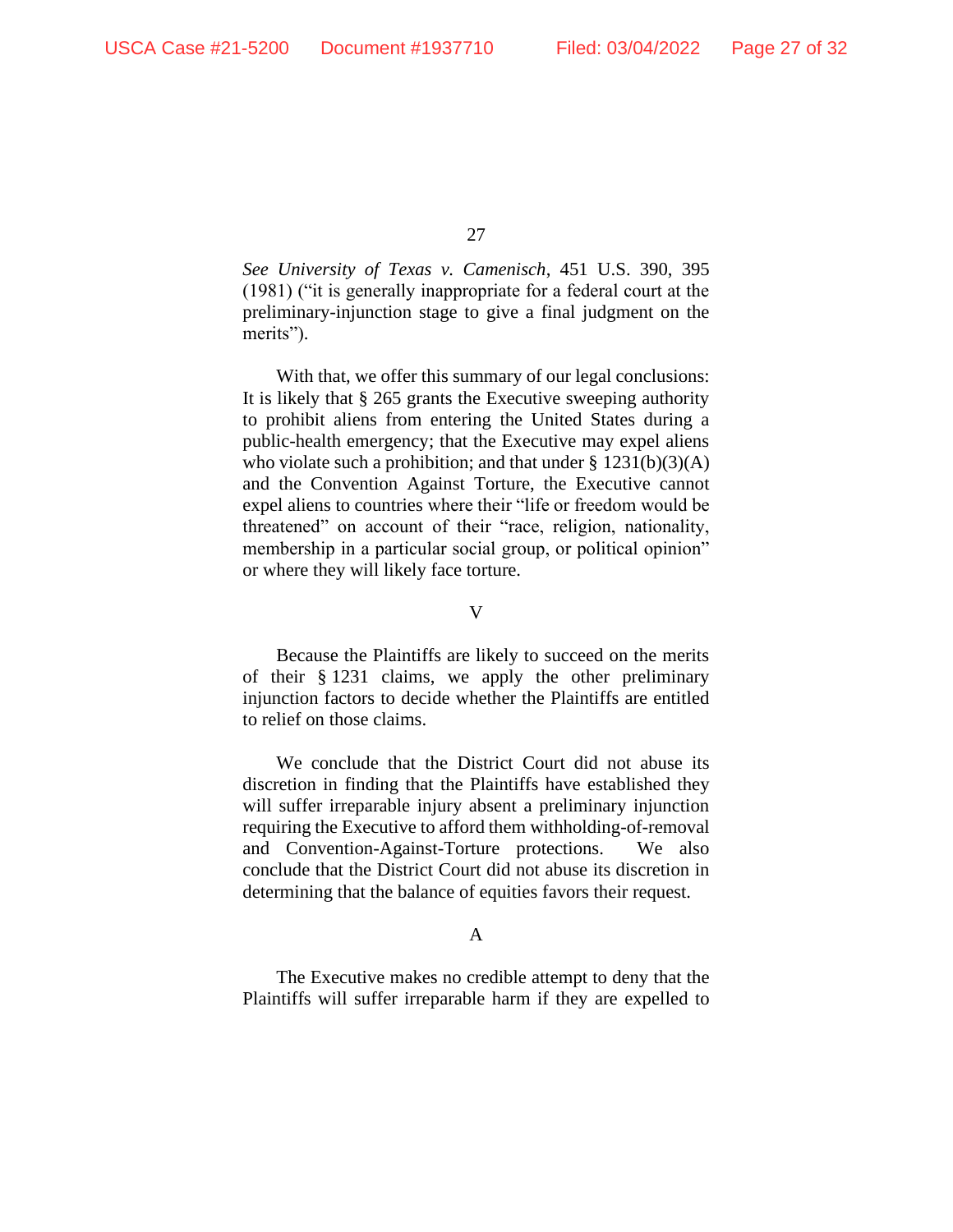places where they will be persecuted or tortured. It admits it is "aware of . . . the quite horrific circumstances that non-citizens are in in some of the countries that are at issue here." Transcript of Oral Argument at 27:13-16. And for covered aliens who have already been forced to walk the plank into those places, the record is replete with stomach-churning evidence of death, torture, and rape. App. 344-47, 356-58, 366- 67.

The Executive replies that the Plaintiffs will not suffer irreparable harm absent an injunction because vacating the preliminary injunction will "simply preserve the pre-litigation status quo." Appellant's Br. at 53. But that's backwards. "The status quo is the last *uncontested* status which preceded the pending controversy." *District 50, United Mine Workers of America v. International Union, United Mine Workers of America*, 412 F.2d 165, 168 (D.C. Cir. 1969) (emphasis added) (cleaned up). The traditional goal of a preliminary injunction is to preserve *that* status quo. *See id.* And in this case, that status quo is the regime in place before the CDC's § 265 orders. *See* 11A Charles Alan Wright, Arthur R. Miller & Mary Kay Kane, *Federal Practice and Procedure* § 2948 (3d ed. 1998) ("Courts also have awarded preliminary injunctions when it is necessary to compel defendant to correct injury already inflicted by defining the status quo as 'the last peaceable uncontested status' existing between the parties before the dispute developed.").

To be sure, in and of itself, expulsion "is not categorically irreparable" harm. *Nken v. Holder*, 556 U.S. 418, 435 (2009). But elsewhere, the Executive has played up the same injuries from expulsions it plays down here. In defending its repeal of the "Remain in Mexico" policy, the Executive recently said that sending similarly situated aliens to dangerous places "exposes migrants to unacceptable risks" of "extreme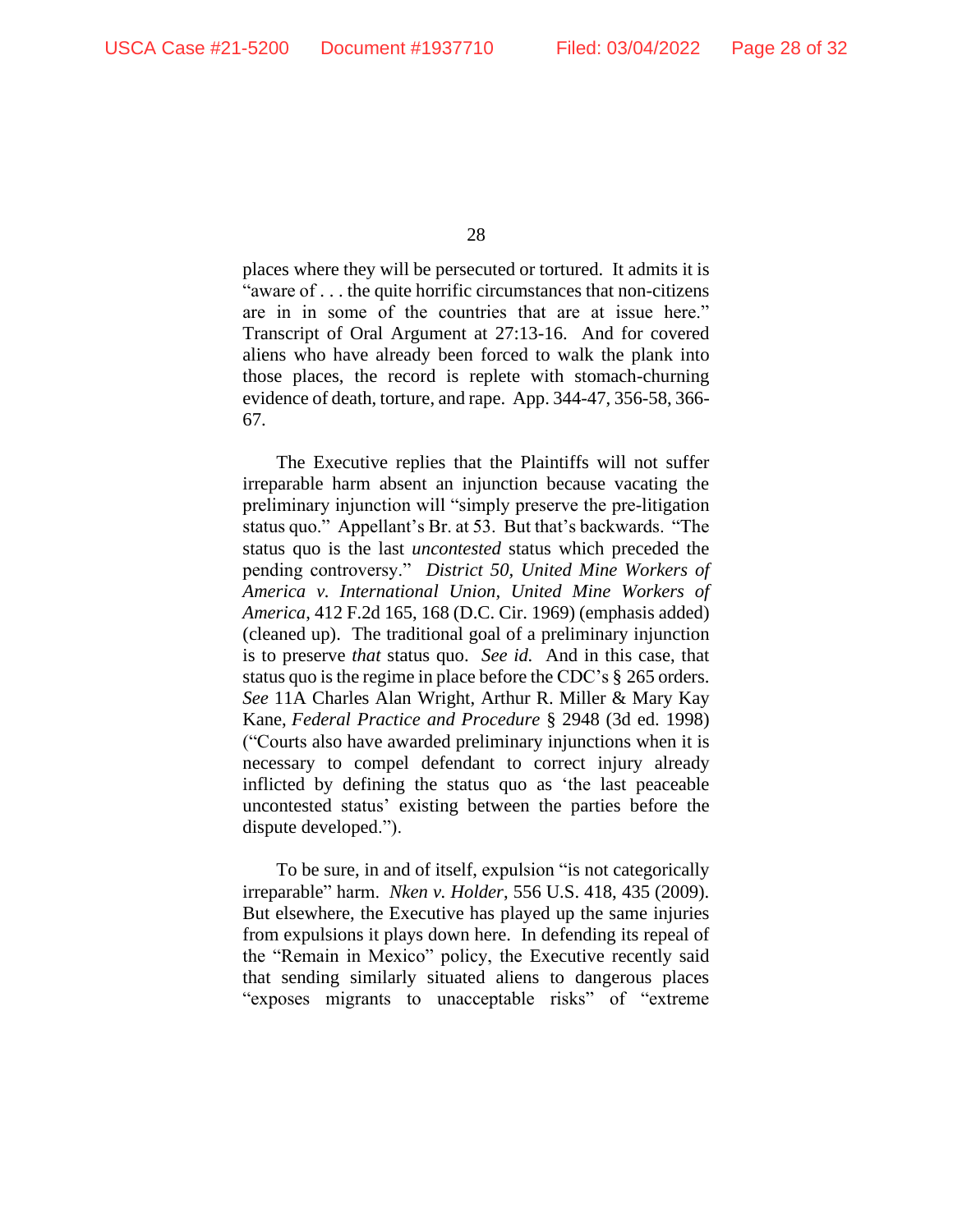violence." Petition for Writ of Certiorari at 11, 15, *Biden v. Texas*, No. 21-954 (U.S. Dec. 29, 2021). It cited "persecution, abuse, and other harms." *Id.* at 7. And it stated that a policy enabling those injuries does not "align with" its "values." *Id.*  at  $11^{11}$ 

B

Because the Plaintiffs' irreparable harm is not credibly disputed, the final question is whether the remaining factors favor the Plaintiffs. Those factors are "the balance of equities and the public interest." *See Doe v. Mattis*, 928 F.3d 1, 23 (D.C. Cir. 2019). "When a private party seeks injunctive relief against the government," those two remaining factors "generally call for weighing the benefits to the private party from obtaining an injunction against the harms to the government and the public from being enjoined." *Id.*

Here, that weighing exercise is one-sided. As explained above, the Executive has in effect conceded that an injunction would be of tremendous benefit to the Plaintiffs. It would spare them "extreme violence." Petition for Writ of Certiorari at 11, *Biden v. Texas*, No. 21-954 (U.S. Dec. 29, 2021). Plus, the Supreme Court has said that the public has a strong interest in "preventing aliens from being wrongfully removed, particularly to countries where they are likely to face substantial harm." *Nken*, 556 U.S. at 436.

On the other side of the scales is the Executive's questionable claim that COVID-19's spread is slowed in a

<sup>&</sup>lt;sup>11</sup> The Executive says the  $\S 265$  Order allows for case-by-case humanitarian exceptions. App. 151. But the Executive has not argued that those exceptions have prevented the harms that the Plaintiffs established in the record. App. 344-47, 356-58, 366-67.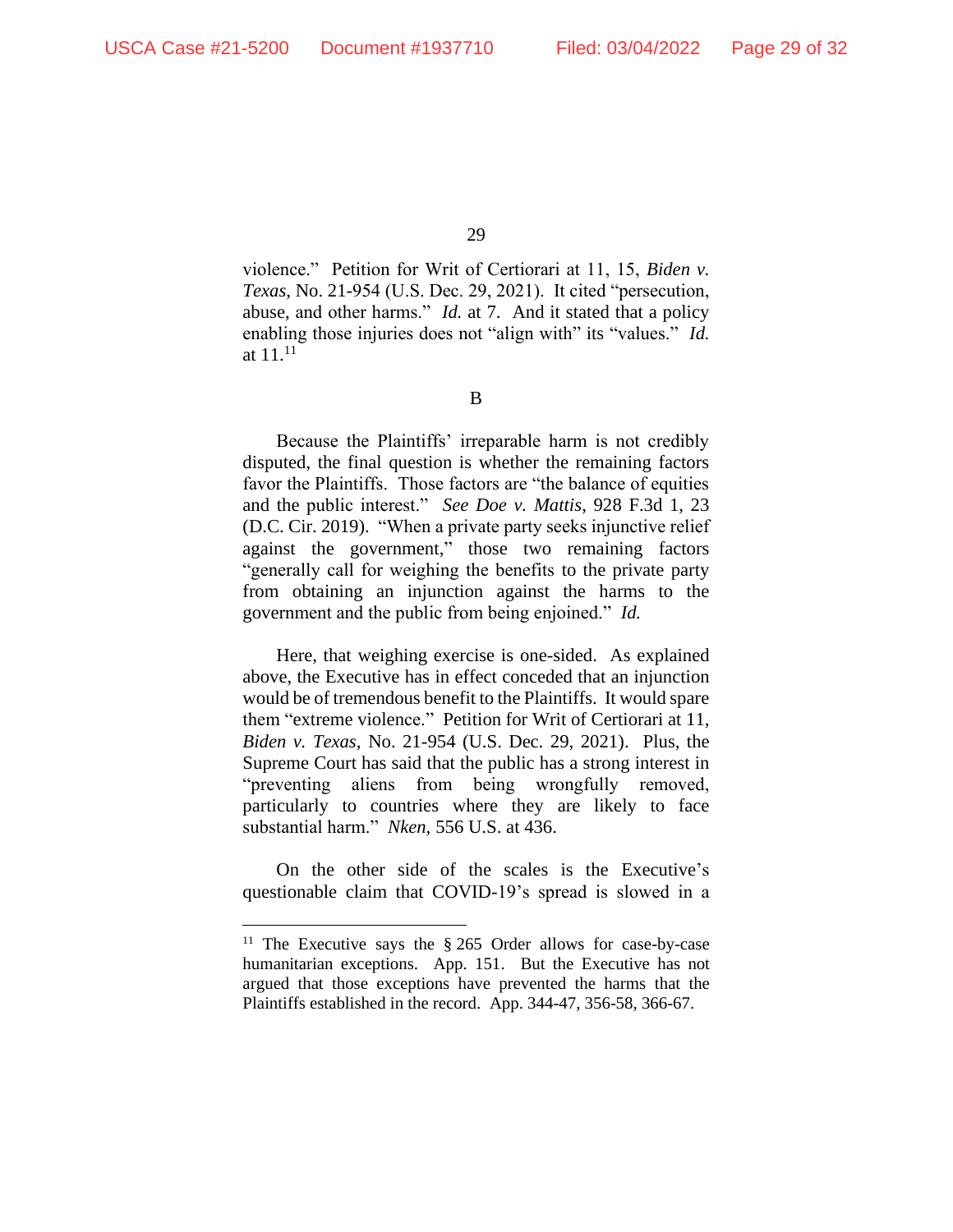meaningful way by the CDC's  $\S 265$  Order — which the Plaintiffs say covers just 0.1% of border crossers. App. 458.

To begin with, the Plaintiffs' likelihood of success on the merits lightens the Executive's stated interests. In *Youngstown Sheet & Tube Co. v. Sawyer*, for example, the Supreme Court affirmed the district court's preliminary injunction of an illegal executive order even though a wartime President said his order was "necessary to avert a national catastrophe." 343 U.S. 579, 582 (1952). More recently, the Supreme Court confirmed that "our system does not permit agencies to act unlawfully even in pursuit of desirable ends." *Alabama Association of Realtors v. HHS*, 141 S. Ct. 2485, 2490 (2021); *see also NFIB v. Department of Labor*, 142 S. Ct. 661, 666 (2022) (staying an illegal vaccine mandate even though the government said the mandate would save more than 6,500 lives).

Of course, "the public has a strong interest in combating the spread of" COVID-19. *Alabama Association of Realtors*, 141 S. Ct. at 2490. But this is March 2022, not March 2020. The CDC's § 265 order looks in certain respects like a relic from an era with no vaccines, scarce testing, few therapeutics, and little certainty. *Cf. Roman Catholic Diocese of Brooklyn v. Cuomo*, 141 S. Ct. 63, 78 (2020) (Breyer, J., dissenting) ("the need for action is immediate, the information likely limited, the making of exceptions difficult, and the disease-related circumstances rapidly changing"). The evidence of the difference between then and now is considerable. *See* Kiran Stacey, *'Full Blown' Pandemic Phase of Covid Nearly Over in U.S., Declares Anthony Fauci*, Financial Times (Feb. 8, 2022), https://www.ft.com/content/3800e619-3404-4e57-a9eb -dab311405c2a; Natalie Andrews & Sabrina Siddiqui, *Some* 

*Democrats Push Biden to Embrace Normalcy as Covid-19 Cases Ease*, Wall Street Journal (Feb. 12, 2022), https://www.wsj.com/articles/some-democrats-push-biden-to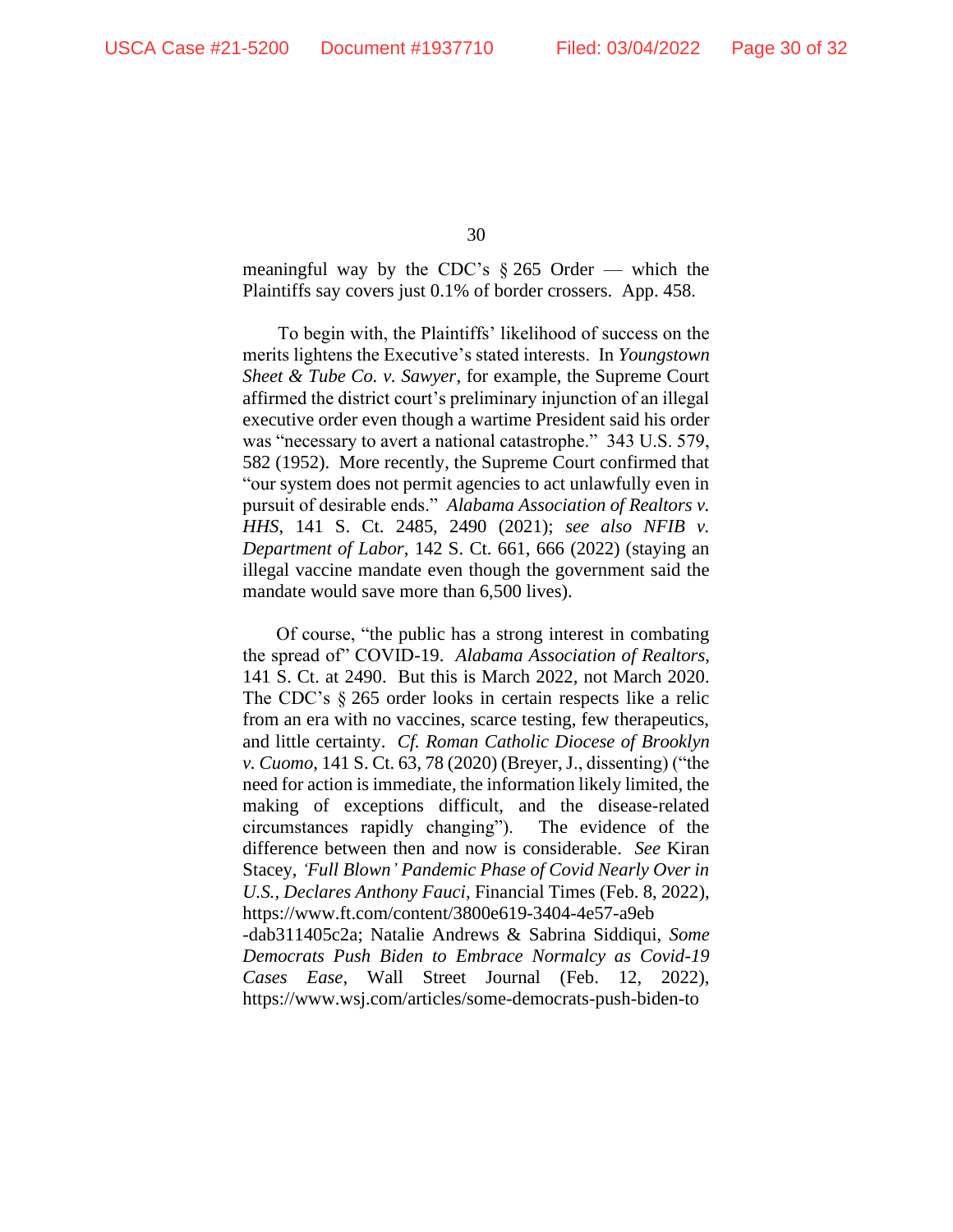-embrace-normalcy-as-covid-19-cases-ease-11644667202. We cannot blindly defer to the CDC in these circumstances.

Absent the § 265 Order, the Executive observes that Customs and Border Protection officials will spend more time with the covered aliens. But the Order itself notes that CBP personnel have access to effective vaccines, abundant testing, and plenty of face masks. App. 137, 141, 146 n.90; *see also Update on Implementation of COVID-19 Vaccination Requirement for Federal Employees*, The White House (Dec. 9, 2021), https://www.whitehouse.gov/omb/briefingroom /2021/12/09/update-on-implementation-of-covid%E2 %81%A019-vaccination-requirement-for-federal-employees (as of last December, 89.5% of Department of Homeland Security employees had received at least one dose of the COVID-19 vaccine). And covered aliens held in congregate settings are given new masks every day. App. 141.

The Executive also speculates about a risk of COVID-19 spreading from aliens held in congregate settings to the general public. But as we've stated multiple times, the preliminary injunction affirmed here does not require "catch and release." It does not bar the Executive from detaining covered aliens until they can be expelled. It only requires the Executive to refrain from expelling them to a place where they will likely be persecuted or tortured. And through an expedited removal process enacted by Congress in 1996, the Executive can quickly expel aliens with non-credible claims for relief under § 1231(b)(3)(A) and the Convention Against Torture.

We are not cavalier about the risks of COVID-19. And we would be sensitive to declarations in the record by CDC officials testifying to the efficacy of the § 265 Order. But there are none. *See* Transcript of Oral Argument at 32:12-17.